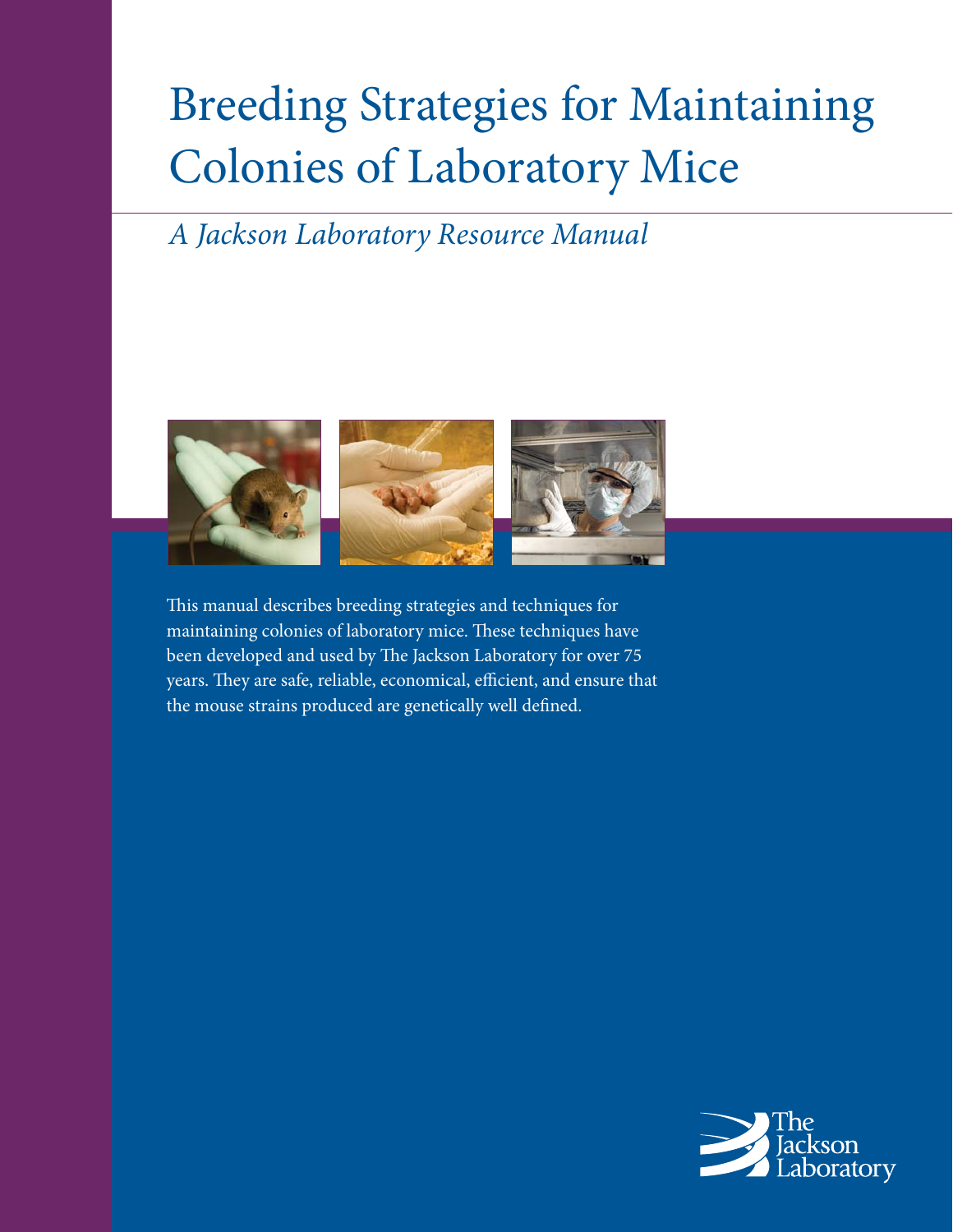# **Table of Contents**

| Sexual maturity, Reproductive lifespan, Gestation, Litter size, Weaning age                                                                                                                    |  |
|------------------------------------------------------------------------------------------------------------------------------------------------------------------------------------------------|--|
| Birth defects, Hybrid vigor, Behavior, Mutations, Temperature, Humidity,<br>Light, Noise, Weather, Odors, Handling Nutrition, Health                                                           |  |
| Non-productive breeders, Time of mating, Accurate records                                                                                                                                      |  |
| Simple and complex breeding schemes, Ovarian transplantation,<br>Maintaining transgenic strains, Maintaining strains with multiple<br>mutations, Maintaining Cre-lox strains, Cryopreservation |  |
| Maintaining genetic quality, The Jackson Laboratory's genetic quality<br>and stability programs                                                                                                |  |
| Step-by-step examples, including formulas and sample calculatons                                                                                                                               |  |
| Dedicated Supply, Custom Breeding, Special Crosses and Stocks,<br>Custom Cryo, Speed Cryo, Sperm Cryo CryoRecovery,<br>Speed Expansion, Rederivation                                           |  |
| JAX <sup>®</sup> -CMS, Courses, Online resources, Technical support                                                                                                                            |  |
|                                                                                                                                                                                                |  |
|                                                                                                                                                                                                |  |
|                                                                                                                                                                                                |  |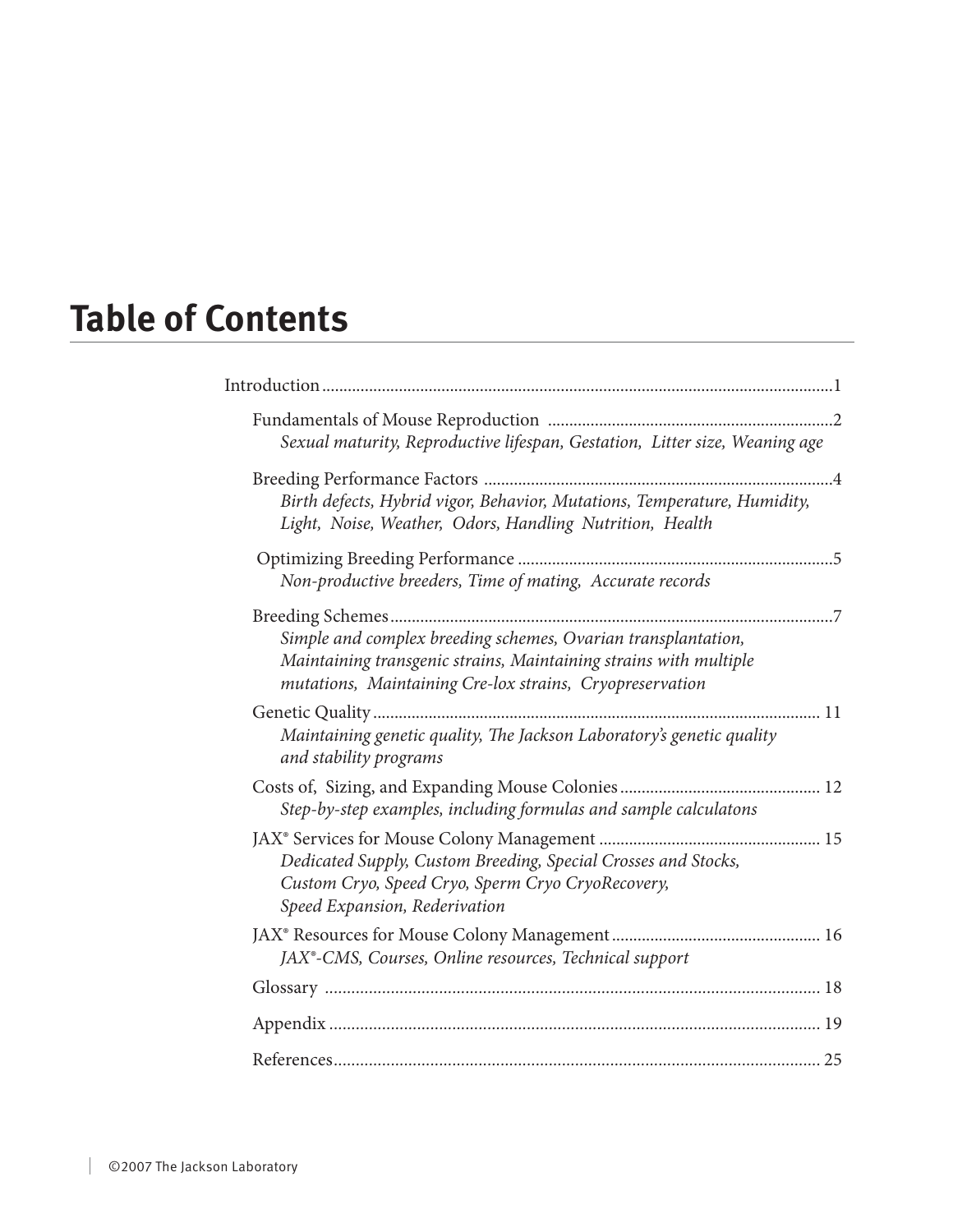

## **Introduction**

The laboratory mouse is playing an increasingly important role in biomedical research. Due to mutagenesis, transgenic, and gene-targeting technologies, the number of available mouse models is escalating. So are the costs, mouse room space, and related resources needed to accommodate these mice. Due to all these factors, the art and science of managing mouse colonies efficiently is more important than ever. Colony managers often consult us for advice – and rightly so, for our mouse husbandry experts have been using and refining mouse colony management techniques for over 75 years. These techniques are safe, reliable, economical, efficient, and ensure that the mouse strains produced are genetically well-defined. This Manual provides valuable insights into these techniques for those who maintain their own research colonies. Its contents are guidelines: if you have questions or need more specific information, contact our Technical Support group at micetech@jax.org.

*If you do not have the time, facilities, or other resources to maintain or manage your own mouse colonies, JAX® Services can help. For information about our Breeding and Colony Management Services, please see page 15*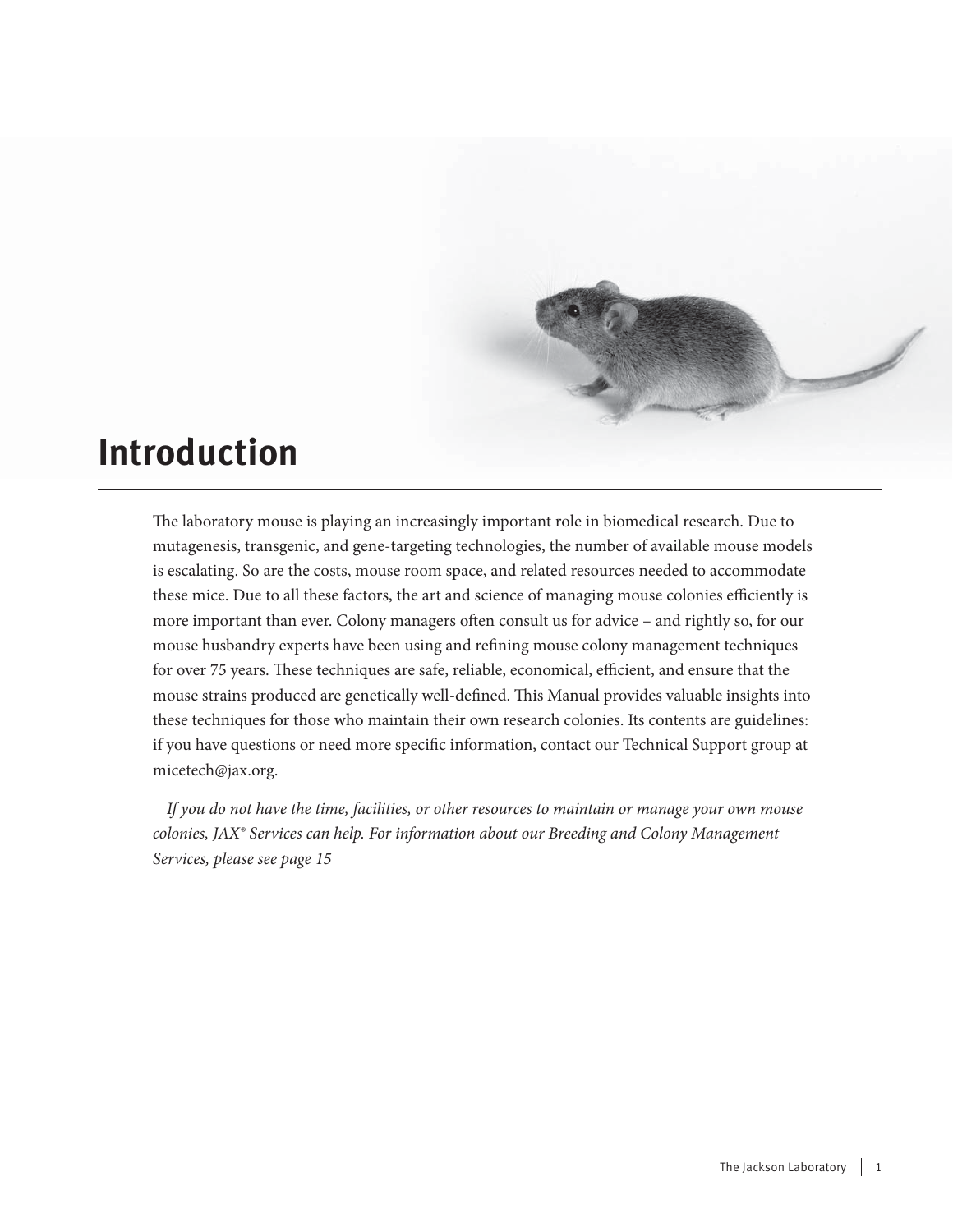# **Fundamentals of Mouse Reproduction**

To properly manage a mouse colony, an understanding of the fundamentals of mouse reproductive biology is essential. Some of these fundamentals are briefly reviewed below.

- Sexual maturity. Generally, laboratory mice become sexually mature between five and eight weeks of age. Males of most strains usually mature sexually by six weeks of age. DBA/2J (000671) and C3H/HeJ (000659) mice are precocious: females can conceive when they are as young as 23 days old. However, mice bred that early generally produce small litters. Therefore, we usually mate mice when they are six to eight weeks old.
- **Reproductive life span.** Typically, laboratory mice can breed for about 7-8 months, producing four or more litters (Table 1). However, some strains produce only one or two litters, usually because strain-specific characteristics affect their fertility. AKR/J mice (000648) develop leukemia, and breeders must generally be replaced when they are about six months old. C3H/HeJ mice may stop breeding early because they have a high frequency of ovarian cysts and tumors. NOD/ShiLtJ (001976) females may develop diabetes when they are 12 weeks old, but their reproductive lives can be extended to five months with foot pad injections of Freund's Adjuvant. Reproductive life spans for each strain are average values. If a pair is breeding well beyond its expected reproductive life span, retain it until the female is not pregnant within 60 days of her previous litter's birth.
- **Fertility.** Fertility of inbred strains varies. For example, whereas nearly all breeding pairs of C3HeB/FeJ (000658) mice are fertile, less than half of C57L/J (000668) breeder pairs are.
- Gestation. The gestation period for laboratory mice is generally consistent within a strain but varies among strains. For example, it is 18.5 days in C57BL/6J (000664) mice, 20 days in BALB/cJ (000651) mice, and 21 days in A/J (000646) mice.
- **Generation time.** Generation time in laboratory mice is about 12 weeks: ~3 weeks gestation, 3- 4 weeks suckling, and 5-6 weeks until sexual maturity.
- **Litter size.** Litter size varies among strains (Table 1), ranging from about two to three pups/litter in some poorly breeding 129 substrains to 12 or more pups per litter in the FVB/NJ (001800) and NOD/ShiLtJ (001976) strains.
- **Weaning age.** In a mouse husbandry context, weaning refers to removing a pup from its home pen (rather than to the time a pup stops nursing and starts eating solid food). Generally, laboratory mice are weaned between 18 and 28 days of age (Table 1). Weaning age depends on weanling size and maturity. Although most strains are weaned when they are 21 days old, some benefit from being weaned when 28 days old. We do not wean mice before they are 17 days old without transferring them to a foster mother.



Mouse oocytes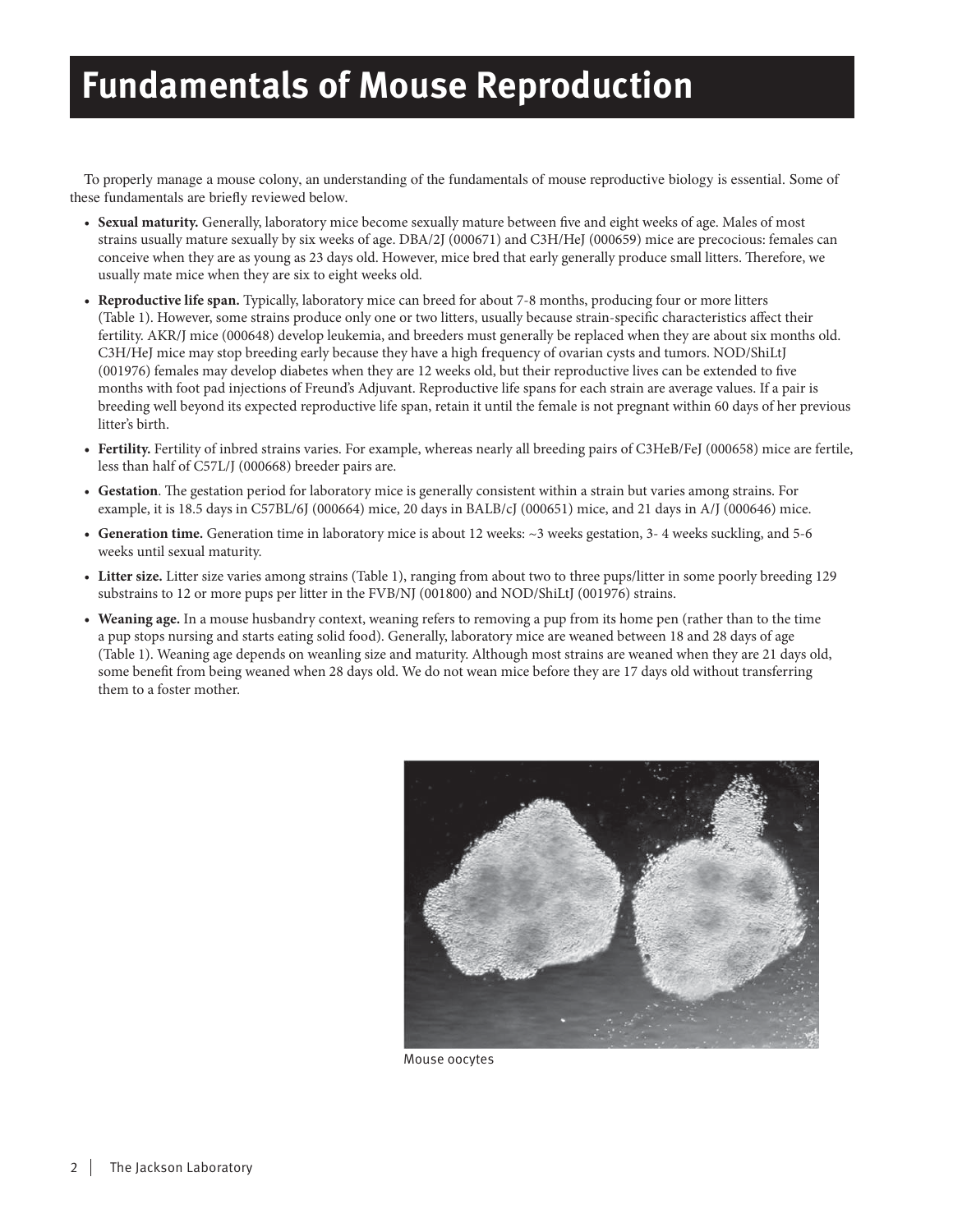# **Fundamentals of Mouse Reproduction**

Table 1. Reproductive information for JAX® Ready Strains™ (the most widely used JAX® Mice strains, readily available in large quantities).

| <b>Strain</b><br>(Stock Number)     | Mean<br>weaning<br>age (wks) | <b>Rotation</b><br>Length <sup>+</sup><br>(wks) | Mean<br>litter size<br>(born) | Mean<br>number<br>of litters<br>(born) | Wean:born<br>ratio |
|-------------------------------------|------------------------------|-------------------------------------------------|-------------------------------|----------------------------------------|--------------------|
| BALB/cJ**<br>(000651)               | $\overline{\mathbf{3}}$      | 30                                              | 4.9                           | 4.51                                   | 0.88               |
| BALB/cByJ**<br>(001026)             | $\overline{3}$               | 30                                              | 4.4                           | 4.71                                   | 0.86               |
| B6.129P2-Apoetm1Unc/J**<br>(002052) | 4                            | 26                                              | 3.1                           | 5.0                                    | 0.9                |
| B6D2F1/J**<br>(100006)              | $\overline{3}$               | 38                                              | 6.5                           | 6.4                                    | 0.9                |
| $C3H/HeJ*$<br>(000659)              | $\overline{3}$               | 22                                              | 4.6                           | 5.6                                    | 0.9                |
| $C57BL/6J*$<br>(000664)             | 4                            | 30                                              | 4.9                           | 5.5                                    | 0.8                |
| $CBA/J^{\star\star}$<br>(00656)     | $\overline{\mathbf{3}}$      | 26                                              | 4.9                           | 4.0                                    | 0.8                |
| $DBA/2$ <sup>**</sup><br>(000671)   | 3                            | 26                                              | 4.7                           | 5.3                                    | 0.8                |
| $FVB/NJ^*$<br>(001800)              | $\overline{\mathbf{3}}$      | 26                                              | 5.3                           | 8.4                                    | $1.0$              |
| NOD.CB17-Prkdcscid/J*<br>(001303)   | $\overline{\mathbf{3}}$      | 26                                              | 4.5                           | 7.6                                    | 0.9                |
| NOD/ShiLtJ*<br>(001976)             | $\overline{\mathbf{3}}$      | 22                                              | 4.2                           | 8.4                                    | 0.9                |

Information in the second and third columns is based on JAX® Mice and Services procedures.

Data in last three columns were collected from JAX® Mice & Services Production colonies between June 2004 and May 2005. <sup>†</sup> Rotation length (weeks): based on our experience, the average length of time a breeding unit reliably

delivers progeny (also called the optimum reproductive life span).

\* Data from 50 pair-mated females

\*\* Data from 100 trio-mated females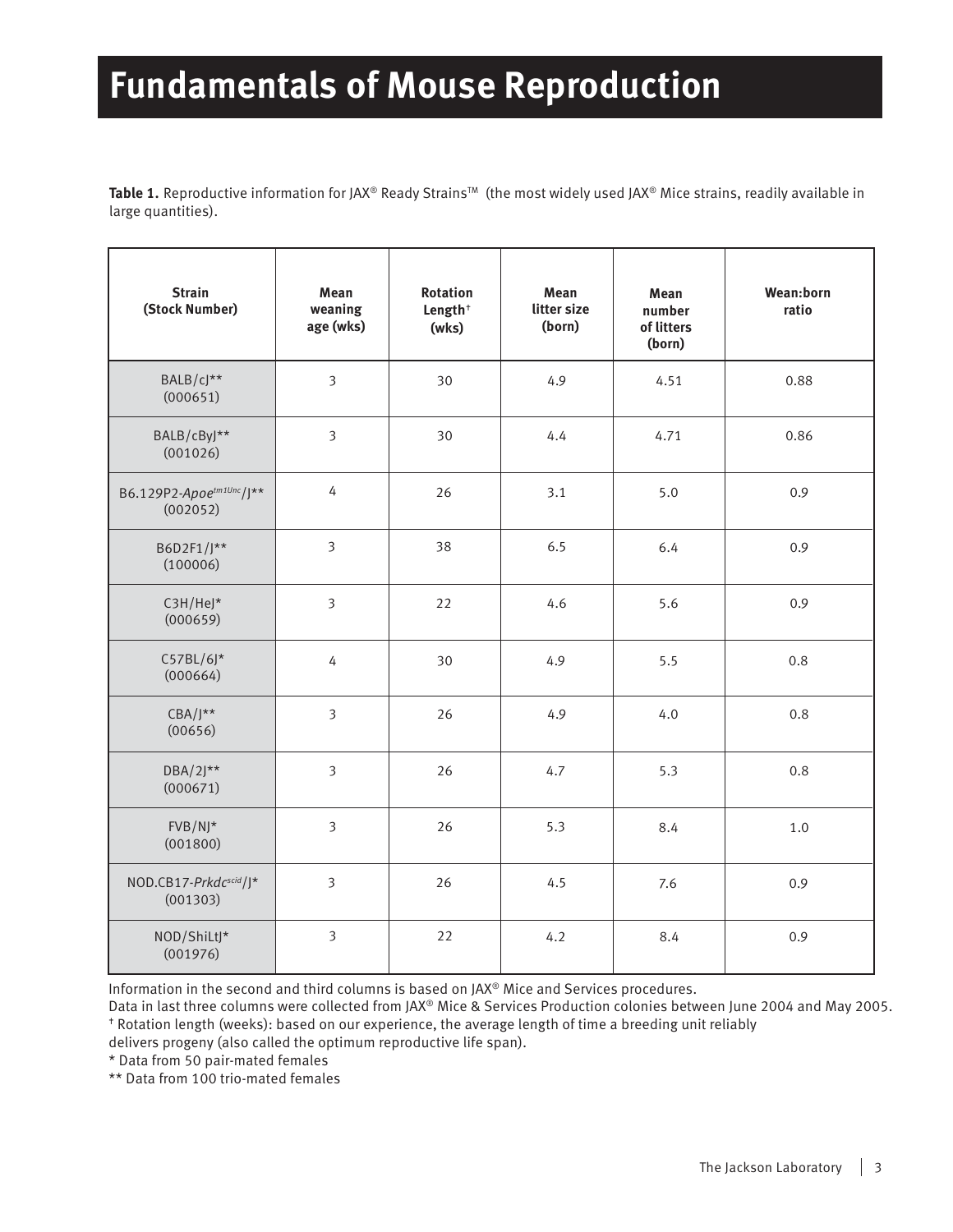# **Mouse Breeding Performance**

# **Breeding Performance Factors**

Breeding performance of laboratory mice can be affected by many factors, including the following:

- **Birth defects in the pups.** C57BL/6J (000664) mice tend to have more pups with hydrocephaly than do other strains. A/J (000646) mice tend to have relatively more pups with cleft palates, the incidence of which can be influenced by the uterine environment.
- **Hybrid vigor.** Hybrid mice tend to have more, larger, and healthier litters than do inbred strains.
- **Strain-specific behaviors.** The aggressive behaviors of some strains and the poor mothering instincts of others affect breeding performance and pup survival. We list three examples: SJL/J (000686) males are aggressive and attack their mates and offspring; NZB/BlNJ (000684) females are poor mothers; C57BL/6J (000664) females frequently lose their first litter.
- **Mutations and transgene effects.** Some induced mutations are embryonic lethal; some cause infertility or reduced fertility; some affect mammary gland function. For examples, the *Trp53<sup>tm1Tyj</sup>* mutation (found in several strains) induces tumors that may diminish the ability of mutant females to carry litters to term, and the Tg(SOD1G93A)1Gur transgene (also found in several strains) induces neurodegeneration. The severity of such effects depends on inbred strain background.
- Temperature and humidity. Laboratory mice breed best when the temperature is between 16-26°C (64-79°F) and the humidity is between 40-60%. If the temperature and humidity are uncomfortable to humans, they are probably uncomfortable to mice.
- **Light intensity and light cycle.** Because mice generally breed at night, breeding performance is best when a consistent and uninterrupted light-dark cycle is maintained. We use a 14-hour lights on/10-hour lights off cycle. Wild-derived inbred mice breed better in relatively darker conditions than do other strains.
- **Noise and vibrations.** Disturbances such as changes in noise and vibration levels can decrease breeding performance and may induce the mothers to cannibalize their pups. Construction-related noises and vibration may be particularly problematic.
- **Barometric pressure.** Falling barometric pressure can make some strains (for example, DBA/2J, 000671) hyperactive and decrease their breeding performance.
- **Odors.** Noxious fumes, perfumes, and other strong odors can decrease breeding performance.
- **Handling.** Laboratory mice respond best to calm and consistent handling. Pregnant mice, mice giving birth, and mice with new litters should be handled as little as possible. In particular, wild-derived strains benefit from as little handling as possible.
- **Nutrition.** Nutrition affects breeding performance. For example, whereas BALB/cJ (000651) mice breed better when fed a diet containing 11% fat, DBA/2J (000671) mice breed better when fed a diet containing 4% fat.
- **Feed.** Some strains of mice have bad teeth, no teeth, or other phenotypes that affect their ability to eat grain pellets. These mice need special foods, such as ground or dampened grain.
- **Feed placement.** Obese mice are so heavy that they cannot lift themselves up to where food hoppers are normally placed. If they do manage to hoist themselves up that high, they sometimes fall over on their backs and cannot right themselves. Therefore, their food should be placed in a relatively low position in the cage or on the cage floor (consult your institution's Animal Care & Use Committee (ACUC) for regulations about feed placement).
- **Health.** Laboratory mice may stop breeding if they are unhealthy.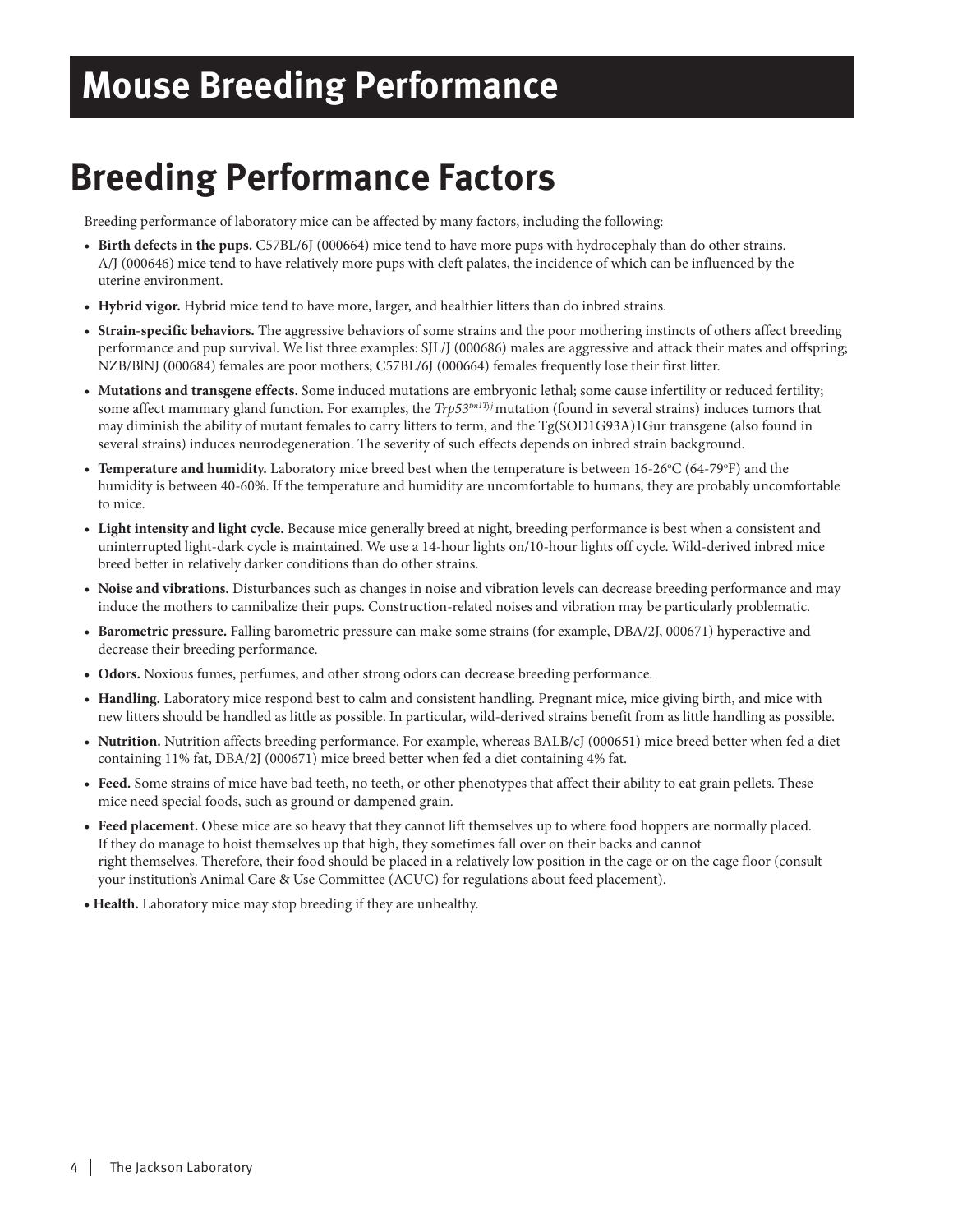# **Mouse Breeding Performance**

# **Optimizing Breeding Performance**

### *Factors to consider*

To optimize the breeding performance of laboratory mice, observe the following practices:

- **Replace breeders before their reproductive performance declines.** Maintain breeder pairs of various ages by replacing a percentage of them monthly or weekly. A colony of mixed-aged breeders produces a more consistent number of pups than does a colony of even-aged breeders.
- **Replace non-productive breeders.** The following signs indicate that breeders are non-productive:
	- They produce no litter within 60 days of mating (longer may be acceptable if delayed breeding is a strain characteristic).
	- They produce no litter within 60 days of their last litter.
	- They produce litters but do not wean pups for two to three litters.
- **Mate mice early.** Mate mice when they are six to eight weeks old. Younger mice generally breed better than do older ones.
- **Use experienced males.** Pairing young females with older males often improves breeding performance.
- **Keep meticulous and accurate breeding records.** To evaluate the breeding performance of a mouse colony, meticulously maintain accurate records and examine them regularly. The sooner a problem is detected, the sooner it can be corrected. Adopt a detective-like demeanor and cultivate habits such as the following:
	- Investigate deviations in breeding performance and phenotype immediately.
	- Compare your colony's breeding performance to that characterized by your supplier. If mutant strain breeding data are not available, use data for the inbred strain background. All mouse facilities are different: strains that breed well in one facility may not breed well in another.
	- Keep a colony's environmental conditions suitable and stable.
	- Periodically verify the genotypes of pedigreed breeders for colonies of induced mutants (including those with no visible phenotype) with allele-specific molecular probes or other diagnostic assays.
- **Miscellaneous precautions**
	- A mutation's genetic background may affect phenotype, including breeding performance. If you transfer a mutation to a different background, maintain several generations of each background until you are sure that the second background does not affect phenotype, especially reproductive performance and survival.
	- Try to avoid inadvertently placing selective pressure on your mouse colony. For example, if you pick only offspring from the best breeding females to perpetuate your colony, you may select for genes that change your strain's characteristics and inadvertently develop a substrain.

### *Litter Fostering*

Females of some strains are poor mothers (e.g. NZB/BlNJ, 000684) or cannot nurse, and a few mutations, such as toxic milk (*Atp7btx*) and lethal milk (*Slc30a4lm*), render the mother's milk harmful to her pups. In such cases, litters may need foster care to survive. Fostering mice is relatively simple. The foster mother must have a healthy and well-fed litter of her own that is within one or two days of age of the fostered pups. It is very helpful if her pups are of a different color than that of the fosterlings. The foster litter should be no larger than the natural litter. Additionally, if the foster litter is larger than six pups, divide it between two foster mothers. Remove the proposed foster mother and place her in a holding pen. Place the fosterlings in the foster mother's home pen and cover them with some nest material or bedding so they acquire her scent and the scent of her pups. Alternately, putting a heavy perfume scent on her nose before introducing her to the fosterlings may mask their scent. To be sure that the foster mother is feeding the pups, observe her and the pups carefully for a day or two. If litter survival is crucial, divide the litter among several foster mothers.

### *Diet Supplements*

The productivity of some mice that either breed or rear their litters poorly may be improved with dietary supplements. For example, to breed successfully, BALB/cJ (000651) females need a diet of higher than average fat content.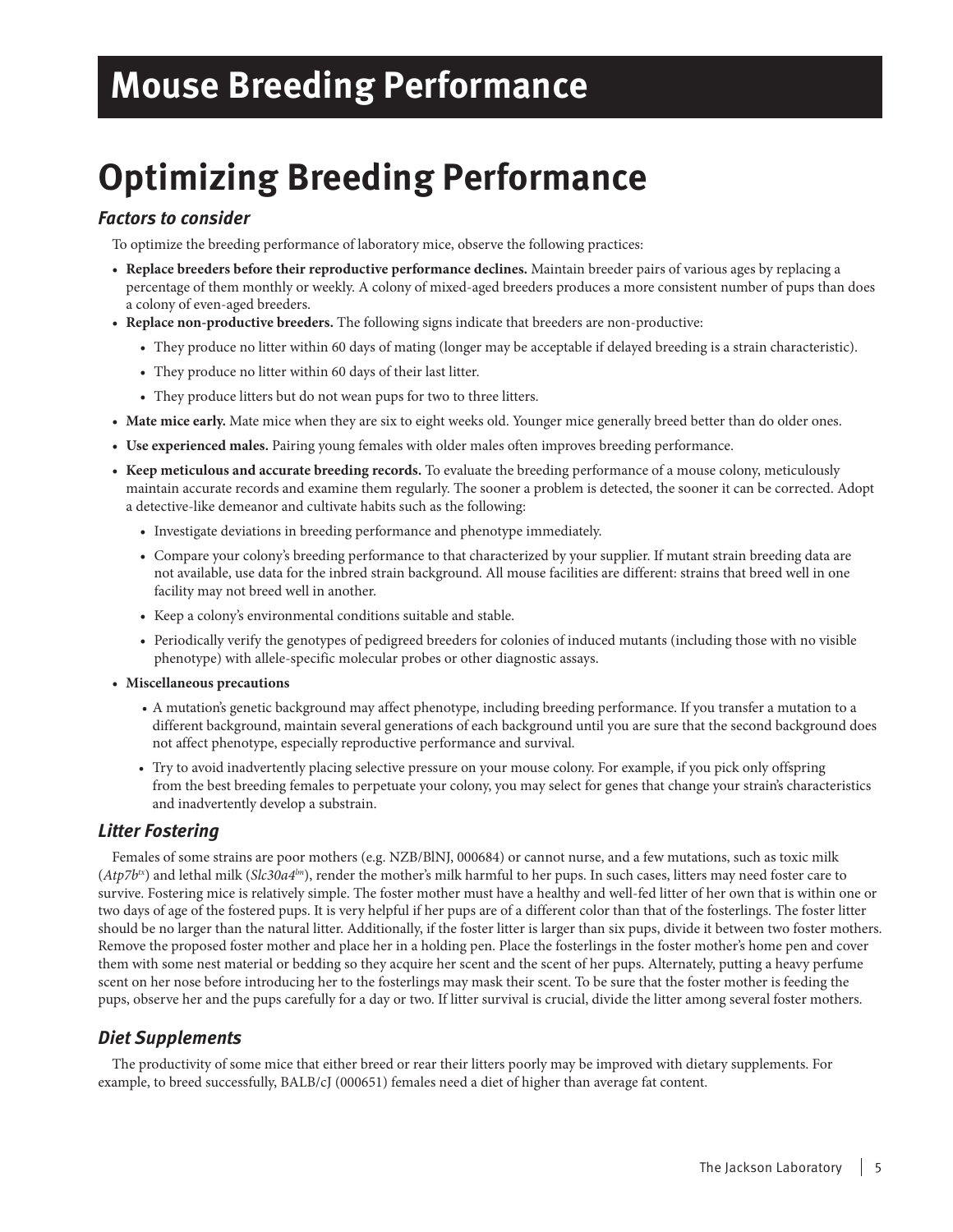## **Optimizing Breeding Performance (continued)**

### *Mating numerous females simultaneously*

To induce numerous females to produce same-age pups, take advantage of the Whitten Effect (The Jackson Laboratory 1976). House the females together as densely as permitted by your institution's Animal Care and use Committee (ACUC) guidelines. The dense co-housing suppresses the females' estrous cycles. Then, induce them to resume their cycles simultaneously by either placing a male in their cage or exposing them to male androgen. Mice have a 4-5 day estrous cycle and ovulate on the third day. Placing the females with a male on the third day of their cycle will result in the maximum number of pregnancies.

### *Determining Pregnancy*

Frequently, you may need to know exactly when a mouse conceived. Although there are no early pregnancy tests for mice, you can tell that a female has mated in the last 8 to 30 hours if her vagina contains a copulatory plug (a white or cream-colored plug of solidified ejaculate). Because mice usually mate 4-6 hours into the dark cycle, look for a plug as early into the light cycle as possible. Otherwise, the plug may be dislodged or dissolved. The nature and location of the vaginal plug can be a strain characteristic: it is superficially evident in some strains but deep in the vagina in others. If it is deep, it can usually be seen by opening the vagina gently with a blunt flat tooth pick or blunt metal probe. The presence of a plug indicates only that the female has mated, not that she has conceived. Pregnancy may be verified by palpation on the eleventh day of gestation (day zero is the day a plug is found).



Computer-generated pedigree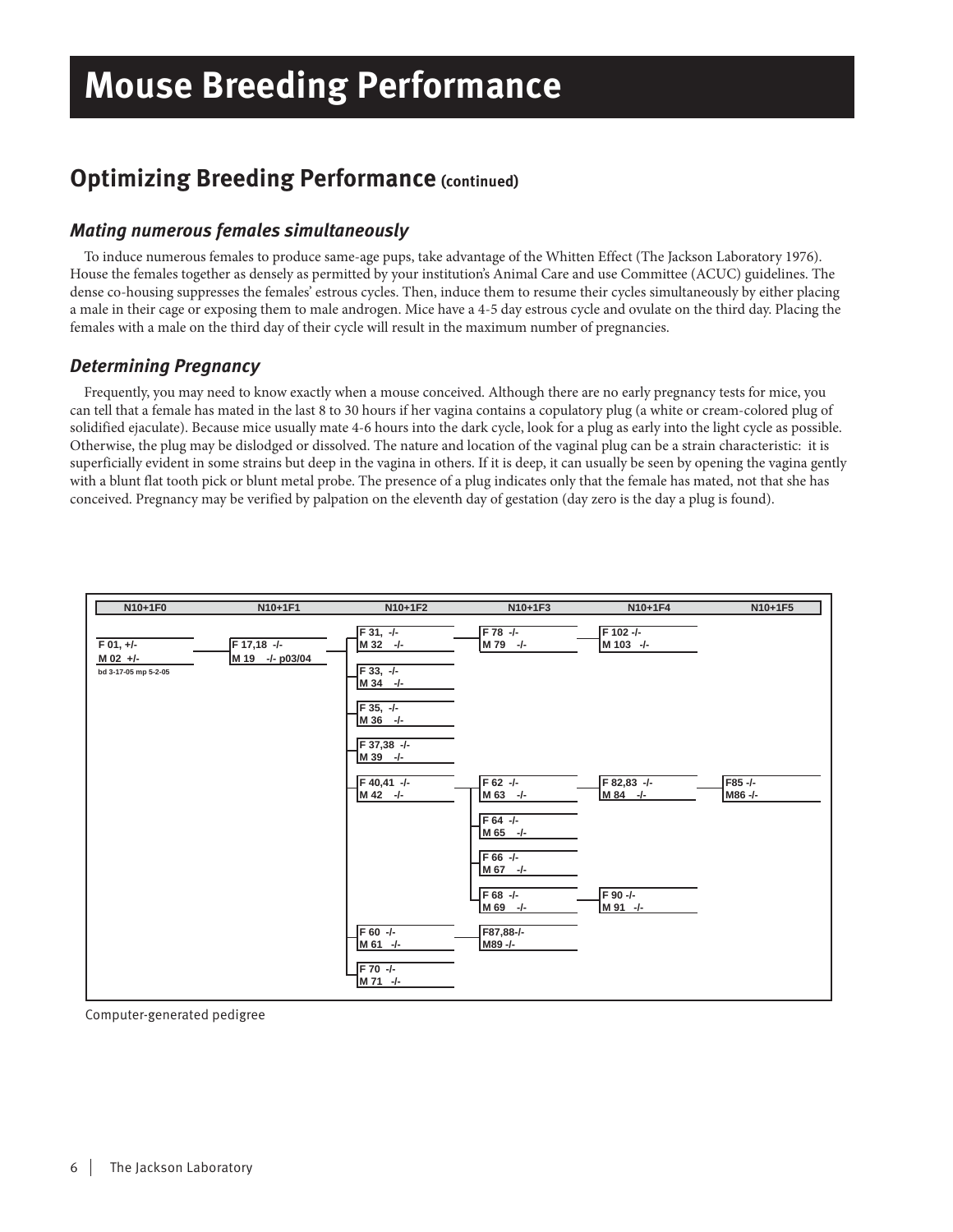# **Breeding Schemes**

The heart of any colony management program is an appropriate breeding scheme. Often, a strain's phenotype may limit your choice of schemes to only one or two. To choose the best scheme, you'll need to consider several factors, including the desired genotypes, genotyping methods, and necessary control mice.

### **Relatively Simple Breeding Schemes**

A strain is defined as inbred if it was produced by sibling matings for more than 20 generations, after which all mice are considered isogenic or genetically identical. To remain inbred, a strain must be maintained by sibling matings or, if necessary, by parent-offspring matings. The main pedigree line should be derived from a single sister-brother breeding pair at each generation.

To produce sufficient mice for experiments, multiple sister-brother breeding pairs or trios (two females and one male) can be established. Most strains produce more progeny per cage if mated as trios because all adult cage mates generally help care for the young. Occasionally, strains that have small litters or are poor parents may be bred in harems (several females with one male). All members of the harem should be siblings. To maintain the pedigree lineage of trio or harem-mated females, the pregnant females should be separated and housed individually. However, as mating normally occurs shortly after birth, females that are not continually housed with a male bear fewer litters. Because a male may kill the pups, we recommend not returning him to a cage with a female and her pups until she has weaned them.

Recombinant inbred, congenic, chromosome substitution (consomic), and recombinant congenic strains are all specialized inbred strains and should be maintained as such.

Below are examples of typical schemes for breeding genetically-defined mutants. Actual allele symbols are used to represent spontaneous and induced mutations; "+" symbols are used to represent wild-type alleles. The first mouse in each scheme is conventionally the female. The first three schemes apply to strains with recessive mutations, and to strains with dominant and semidominant mutations that are homozygous viable.

### *Homozygous mutant (-/-) x homozygous mutant (-/-)*

This breeding scheme is used when homozygous mutants of both sexes are viable and fertile. Although all offspring produced are homozygous mutants, breeder genotypes should be verified at least every two generations. To be maintained on a stable inbred background, mutants should be backcrossed to the parental inbred strain about every 10 generations. Otherwise, an inbred substrain background will be produced. To maintain mutants on mixed or segregating genetic backgrounds (e.g. B6;129), choose breeders randomly from within a colony and backcross the offspring to F1 hybrids between the two strains that comprise the mixed background (in this case, C57BL/6 and 129 F1 hybrids or B6129F1s) about every 10 generations. Otherwise, repeated brother-sister matings will result in recombinant inbred lines.

**Controls.** If a mutant's genetic background is an inbred strain, either that inbred strain or a wild-type congenic strain is a suitable control. If the mutant's genetic background is mixed (i.e. B6;129), F2 hybrids between the two parental strains are acceptable controls. However, they will be only approximate controls because it is unlikely that an F2 hybrid mouse will have the same genetic mix as the mutant. It will more likely have a uniquely random mix of background genes from the two parental strains.

### *Heterozygous mutant (-/+) x homozygous mutant (-/-)*

This breeding scheme is used when only one gender of a mutant is a viable and fertile homozygote (the other gender may be infertile or have reduced fertility, embryonic lethal, die in utero, or die before reaching sexual maturity). Unless they can be recognized by a visible phenotype, all mutant mice must be genotyped or progeny tested (see next page) to differentiate homozygotes and heterozygotes. If the mutants are on a mixed genetic background, backcross the offspring to F1 hybrids about every 10 generations (to avoid producing recombinant inbred lines). If the mutants are on an inbred background, prevent genetic drift by backcrossing them to the appropriate inbred strain every 10 generations (for example, backcross a mutant on a C57BL/6J background to the standard C57BL/6J strain).

**Controls.** If a mutant's genetic background is inbred, either the inbred strain or heterozygous siblings with normal phenotypes are suitable controls. If the mutant's genetic background is mixed, heterozygous littermates are suitable controls: though their backgrounds are not genetically identical, the same background alleles are segregating.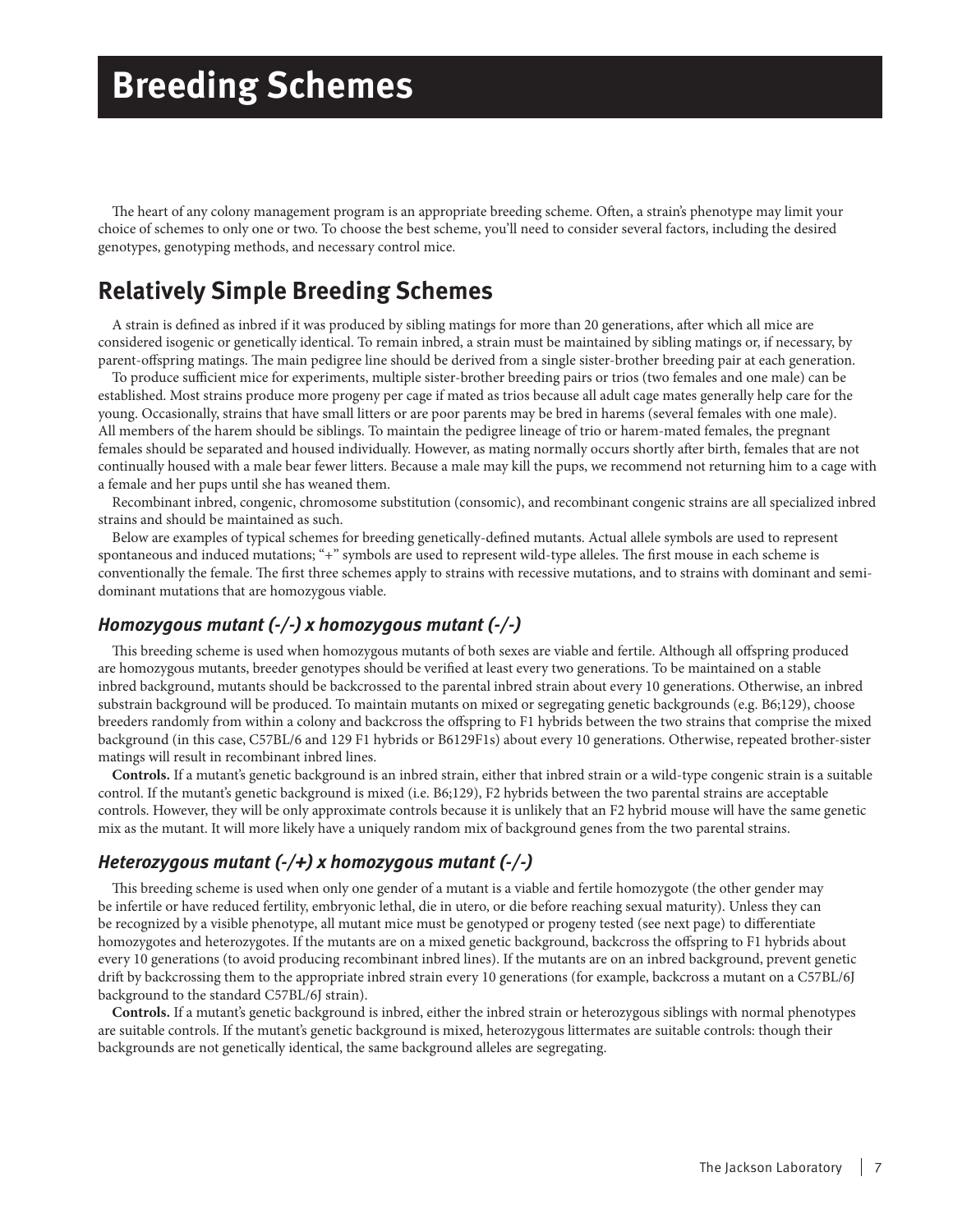## **Relatively Simple Breeding Schemes (continued)**

### *Heterozygous mutant (-/+) x heterozygous mutant (-/+)*

This breeding scheme is used when homozygous mutant mice are severely impaired, infertile, embryonic lethal, die in utero, or die before reaching sexual maturity. If the mutant homozygotes and heterozygotes cannot be visually distinguished, individuals must be genotyped or progeny tested (see below). If the mutants are inbred, prevent genetic drift by backcrossing them to the appropriate parental inbred strain every 10 generations (for example, backcross a mutant on a C57BL/6J background to a standard C57BL/6J inbred mouse). If the mutants are on a mixed genetic background, backcross the offspring to appropriate F1 hybrids about every 10 generations (to avoid producing recombinant inbred lines).

**Controls.** If the mutant's genetic background is inbred, the inbred strain and either wild-type or heterozygous siblings are suitable controls; if the mutant's genetic background is mixed, either wild-type or heterozygous siblings are suitable controls.

### *Progeny Testing*

When a breeding scheme produces offspring of multiple genotypes (*i.e.* wild-type, heterozygotes, and homozygotes), the genotypes of each offspring must sometimes be determined. If they cannot be determined visually, by molecular probes, or by other diagnostic assays, they must be determined by progeny testing. Most commonly, progeny testing involves mating the mice of unknown genotypes to a parent or a related mouse of known genotype (usually recessive) and comparing the observed and expected phenotypes of the offspring produced. For example, the recessive beige coat color mutation is maintained on the C57BL/6J-*Lyst<sup>hg-J</sup>*/J (000629) strain. These mice are perpetuated by brother-sister matings. However, to avoid substrain divergence, they are periodically backcrossed to the parental C57BL/6J strain, and the heterozygous offspring are intercrossed, producing beige mice (homozygous for the recessive beige mutation) and black mice (some heterozygous and some homozygous for the dominant black color). To determine their genotypes, the black offspring are mated to a homozygous beige mouse: if the offspring are all black, the genotype of the black mouse is wild-type; if some of the offspring are beige, the genotype of the black mouse is heterozygous.

## *Complex Breeding Schemes*

### *Maintaining Transgenic Strains*

Maintaining a colony of transgenic mice can be challenging. The expression of a transgene may affect a strain's viability and fertility. For example, B6CBA-Tg(HDexon1)62Gpb/1J (002810) mice develop tremors and seizures by 9-11 weeks of age. Additionally, only 50% of the males are fertile, and they have a breeding lifespan of only 3-4 weeks. As another example, the Hmga2 transgene in C57BL/6J-TgN(HBBHBG)40BCha *Hmga2pg-TgN40BCha*/BmJ mice (002644) is allelic with the pygmy (*Hmga2pg*) allele. As a result, homozygotes for the transgene are small and infertile.

Moreover, the integration site and number of integrated copies of a transgene may affect its expression. For example, whereas the expression of the human B-cell Leukemia/Lymphoma 2 (BCL2) transgene in B6.Cg-Tg(BCL2)22Wehi/J mice (002319) is restricted to the B-cell lineage, its expression in B6.Cg-Tg(BCL2)25Wehi/J mice (002320) is restricted to the T-cell lineage. In B6.Cg-Tg(BCL2)36Wehi/J mice (002321), it is expressed in B and T-cell lineages. The severity of paralysis due to the SOD1-G93A transgene in mouse strain B6SJL-Tg(SOD1-G93A)1Gur/J (002726) depends on the transgene copy number.

Transgenic breeding schemes can be designed to eliminate the production of undesirable phenotypes, such as embryonic lethality or infertility. Because a transgene is an introduced allele, its copy number, expression level, or integration site may result in the lethality of Tg/Tg offspring. Therefore, a transgenic strain with such a transgene should be maintained by mating a hemizygous mouse  $(Tg/0)$  to a wild-type  $(0/0 \text{ or } t/+)$  mouse. If the transgene does not affect embryonic or neonatal survival, approximately half the offspring will be hemizygous (Tg/0), and half will be non-carriers (0/0 or  $+/+$ ). To distinguish the hemizygotes and non-carriers, every mouse must be genotyped, unless the hemizygotes have a visually distinguishable phenotype.

If transgene homozygosity is not lethal, homozygous transgenics may be produced and used in breeding. If a Tg/0 x Tg/0 scheme is used, half the offspring will be hemizygous (Tg/0). If hemizygotes and non-carriers are phenotypically indistinguishable from the homozygotes (Tg/Tg), each offspring must be genotyped. If a molecular probe for the transgene integration site is not available, the off spring must be genotyped either by progeny testing (to determine transmission frequency) or by quantitative PCR (to determine transgene copy number).

**Controls.** If the genetic background of a transgenic is either inbred or a congenic, either the inbred or the congenic is a suitable control; if the transgenic's background is mixed, non-carrier siblings are suitable.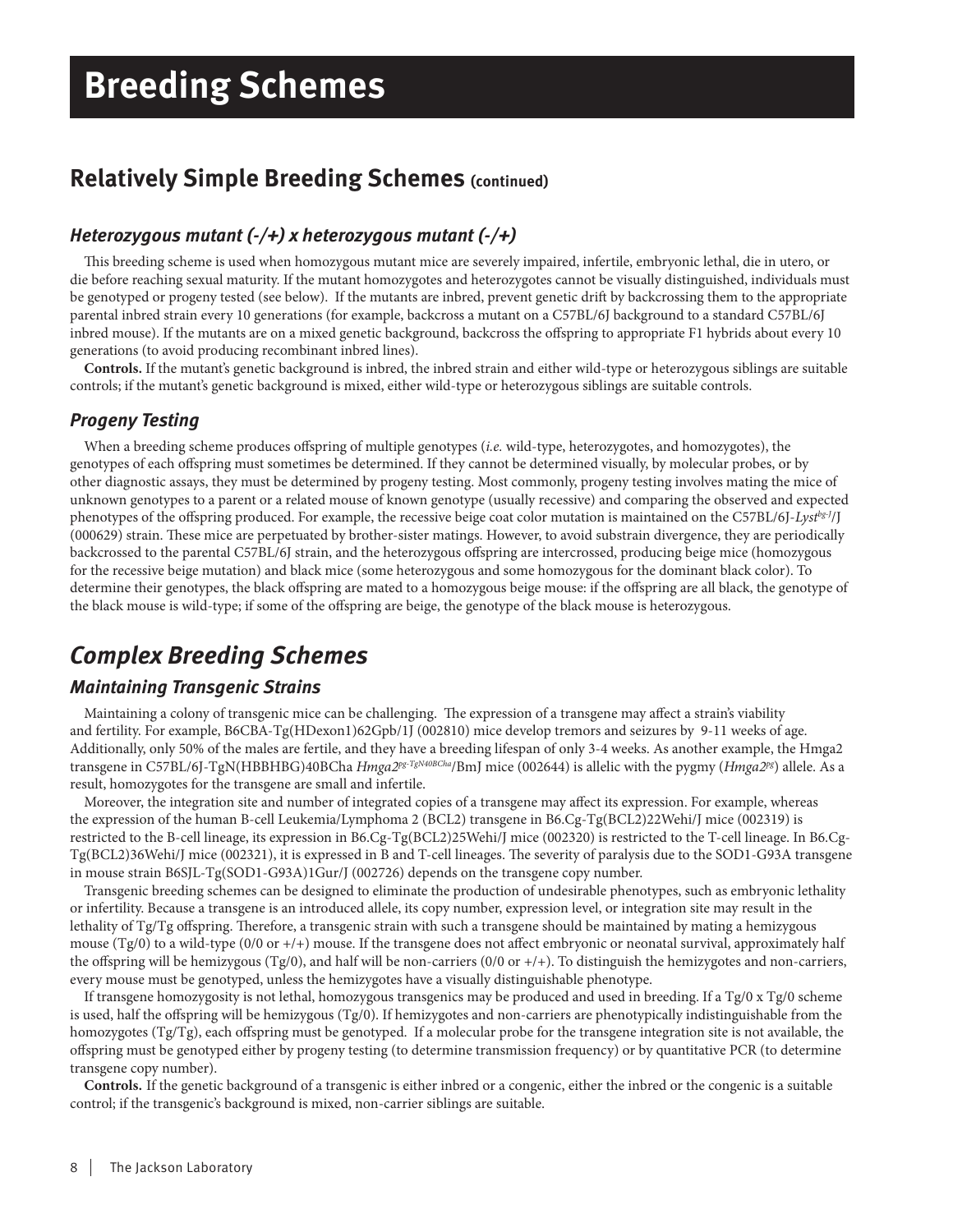## **Complex Breeding Schemes (continued)**

### *Maintaining Strains by Ovarian Transplantation*

Some strains are best maintained by ovarian transplantation. Homozygous B6C3Fe a/a-Csf1<sup>op</sup>/J (000231) females fail to lactate, and homozygotes of both genders are extremely fragile. Therefore, we transplant ovaries from a homozygous (*op/op*) female into a recipient female of a histocompatible strain. To quickly expand the colony, the donor ovaries may be quartered and each quarter ovary transplanted into a recipient female. We also maintain B6.V-*Lepob*/J mice (000632) by ovarian transplantation because, though the females produce functional gametes, they cannot sustain a productive pregnancy. Additionally, we maintain colonies of B6CBA-Tg(HDexon1)62Gpb/1J (002810), B6CBA-Tg(HDexon1)62Gpb/2J (004601), and B6SJL-Tg(SOD1G93A)1Gur/J (002726) by ovarian transplantation to extend the breeding lifespans of the females. Although these females produce viable oocytes for a long time, they develop a progressive neurological disease that renders them physically incapable of mating or sustaining a pregnancy.

If a recipient's ovaries are not completely removed, she may, in addition to bearing a recipient's offspring, bear some of her own. To distinguish the two types of offspring, we use a recipient of a different, dominant coat color. Any offspring with the recipient's color will have been derived from her residual ovaries.

### *Maintaining Strains with Two or More Mutant Alleles*

Some strains, such as WBB6F1/J-*KitW/KitW-v* (100410), must be produced by crossing mice from two strains, in this case WB/ReJ *Kit<sup>W</sup>*/J (000692) and C57BL/6J-*Kit<sup>W-y</sup>*/J (000049). Thus, three colonies must be maintained: one for each of the parent strains, and one of the desired F1 strain.

### *Maintaining cre and loxP strains*

Some genes have vital functions during certain developmental stages. If they are "knocked out" during those stages, the mice may die. Cre-lox technology allows a gene to be targeted after a critical developmental period passes (see the JAX® Mice Web site, www.jax.org/jaxmice/models/cre\_intro). To maintain a cre-lox strain, three strains must be maintained: the cre strain, the lox strain, and the cre-lox strain. Unless a cre-lox strain needs a special diet to induce or suppress gene expression, it is maintained like a transgenic strain.

## **Maintaining Outbred Stocks**

Colonies of outbred mice are maintained by mating unrelated mice, generally randomly selected young breeders (using a random numbers table or computer program). One or more females may be mated with one or more males in appropriately sized cages. Depending on your needs and on the breeding performance of a stock, pregnant mice may be housed separately. Ideally, to keep a stock truly outbred, a colony should be maintained with at least 25 breeding pairs. Smaller colonies drift toward homozygosity because mice within them are closely related. Replacement breeders should be outcrossed every five years.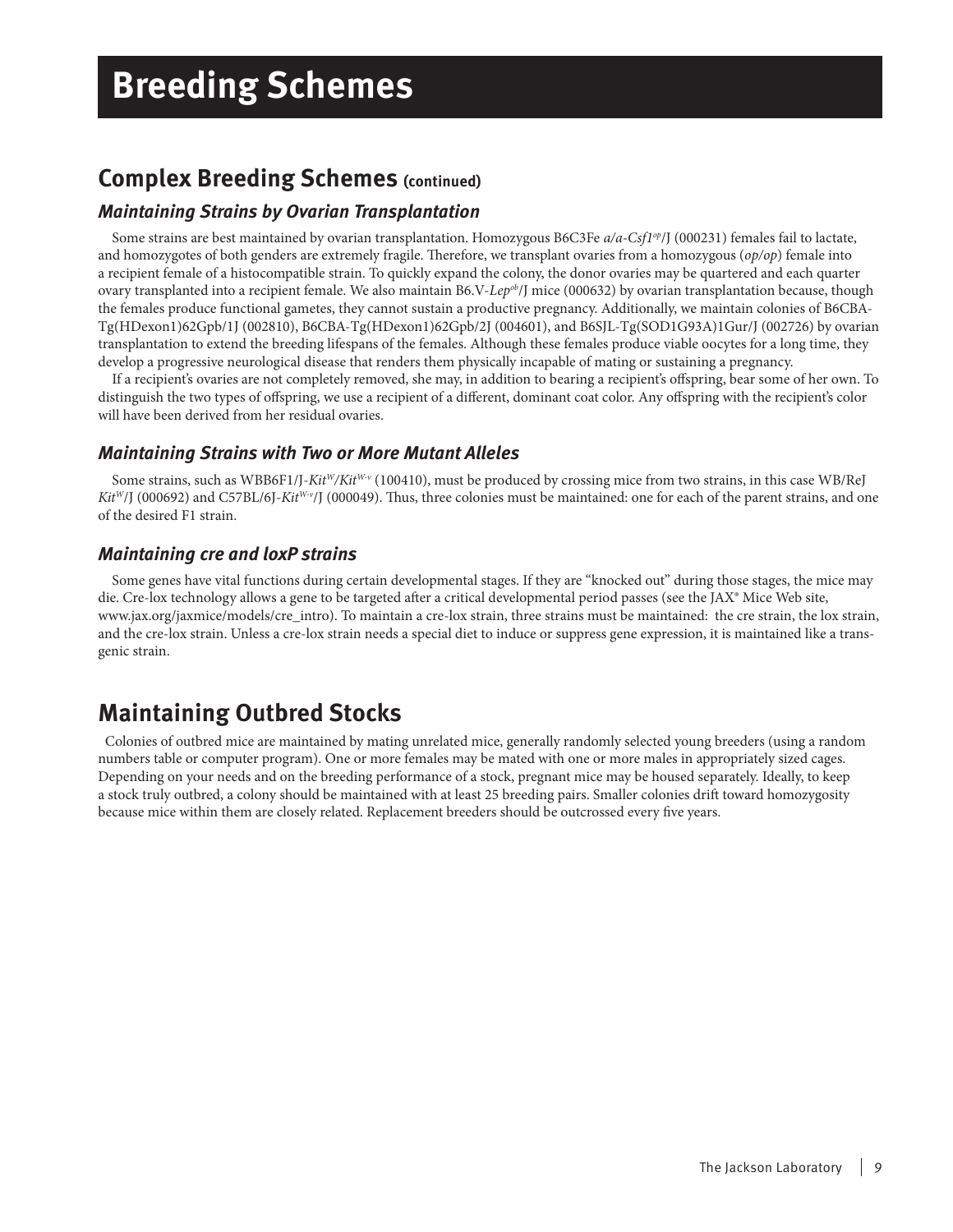# **Breeding Schemes**

## **Cryopreservation**

### *Advantages of Cryopreservation*

You may consider maintaining some strains by cryopreservation. Cryopreserving a strain has the following benefits:

- It saves space, especially when a strain is used infrequently. At The Jackson Laboratory, just 25ft<sup>2</sup> accommodates 2,000,000 cryopreserved embryos.
- It may be less troublesome, especially for strains that must be maintained by complex breeding scheme.
- It saves money. Although the initial cost of cryopreserving a strain may seem high, the follow-up cost of maintaining it in a cryopreserved state is only a few dollars a year, significantly lower than that for maintaining a live colony for the same amount of time. Our new and proven Sperm Cryopreservation and Recovery Service provides an economical way of maintaining a strain.
- It insures against catastrophic loss (fire, flood, earthquakes, disease, etc.).

### *New Sperm Cryopreservation and Recovery Service*

The Jackson Laboratory recently developed a new cost-effective Sperm Cryo and Recovery Service for knockout and transgenic mice that results in significantly higher fertilization rates, more live births, and is feasible with more background strains than previously possible. (See page 15 for details)

- It provides a method for eliminating pathogens from a mouse colony. Some of the techniques used during embryo transfer, the most effective way of rederiving a mouse colony to SPF conditions, are very similar to those used for recovering strains from cryopreserved embryos and sperm.
- It reduces the risk of a strain contamination.
- It dramatically slows the rate of genetic drift .
- It reduces the risk that transgene copy number will change.

### *Considerations for Cryopreserving a Strain*

Before cryopreserving a strain, the following should be considered:

- **Feasibility.** Some strains cryopreserve better than others. For example, whereas the percentage of C57BL/6J embryos that can be successfully recovered from cryopreservation is high, the percentage of A/J embryos that can be recovered is low. However, new cryopreservation techniques are continually being developed, and strain-specific protocols are improving success rates. Additionally, techniques for cryopreserving sperm, oocytes, and ovaries have been developed.
- Recovery costs. Recovering a strain costs money. Therefore, you may not want to manage a frequently used strain by cryorecovery alone. For some strains, our Sperm Cryopreservation and Recovery Service may be a cost-effective alternative (see page 15 for details).
- **Recovery time.** Recovering a strain from cryopreservation takes time. Plan ahead so you have the mice you need when you need them.

## **Managing Small Colonies**

Following are basic principles for managing small mouse colonies.

- Maintain a minimum of six breeding pairs representing different generations in your colony.
- Maintain two generations of a strain, and do not eliminate one until the next one is producing (for a while, you will therefore be maintaining three generations).
- Try to keep the age range of your breeders between 2 and 8 months old: older mice may not breed reliably.
- Closely monitor breeding performance: if performance declines, promptly take corrective measures.
- Consider backcrossing your strain approximately every 10 generations to prevent substrain divergence.
- Consider cryopreserving a strain in case breeding performance either declines, ceases, or a catastrophic event (such as a fire or flood) threatens your colony.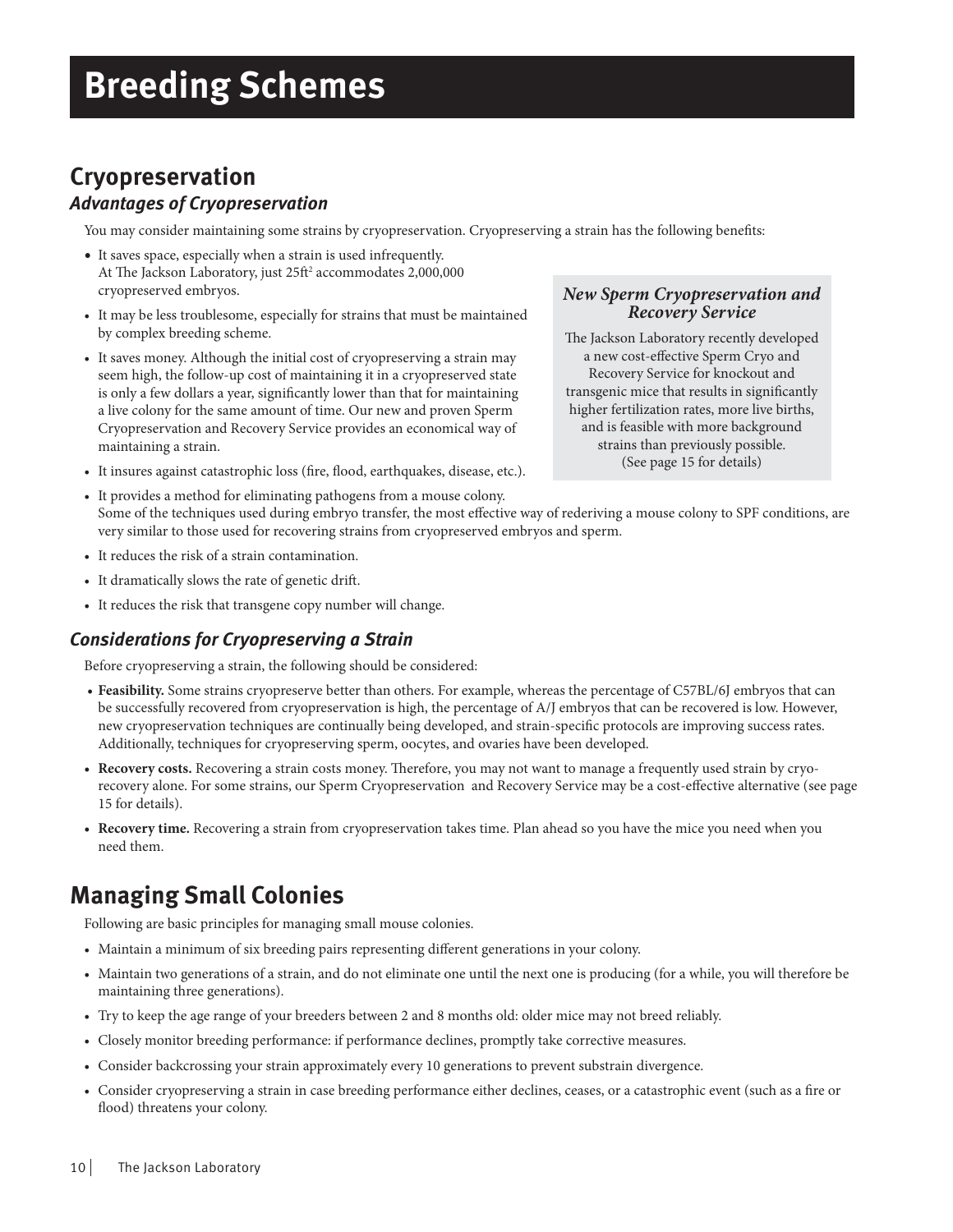# **Genetic Quality**

## **Maintaining Genetic Quality**

You can maintain the genetic integrity of your mouse strains, ensure the reliability of biomedical research, and help prevent genetic drift by observing the following principles:

- Obtain mice from a reliable breeding source.
- If you maintain your own private colonies of a strain, periodically obtain new breeding stock from your supplier. Although colonies of inbred mice expanded from our breeding stock can be maintained either by sibling or non-sibling matings, they may develop into substrains if they are expanded beyond ten generations.
- Avoid comparing results from substrains that either arose early in a strain's inbreeding regimen or that have been long separated.
- Use proper nomenclature to describe your mouse models.
- Include a detailed description of the genetic background of the mice you use in all your communications.
- When possible, use a common genetic background so that your experiments can be replicated.

## **The Jackson Laboratory Genetic Quality and Stability Programs**

As the world's leading supplier of genetically well-defined mice, The Jackson Laboratory has a rigorous Genetic Quality Control Program. This program curtails genetic contamination and genetic drift by limiting the number of generations attained in  $JAX^{\circledast}$  Mice colonies to less than 10 generations from the main pedigree line. Furthermore, The Jackson Laboratory's unique Genetic Stability Program nearly eliminates genetic drift by refreshing the foundation stocks of several widely-used strains with cryopreserved embryos about every five generations. For more details about these programs, visit our Web site at www.jax.org/jaxmice/.



**JAX® Genetic Stability Program**

*You can implement a Genetic Stability Program for your own strains using JAX*®  *Embryo Cryopreservation and Recovery Services to cryopreserve stocks and periodically refresh your colonies with frozen embryos.*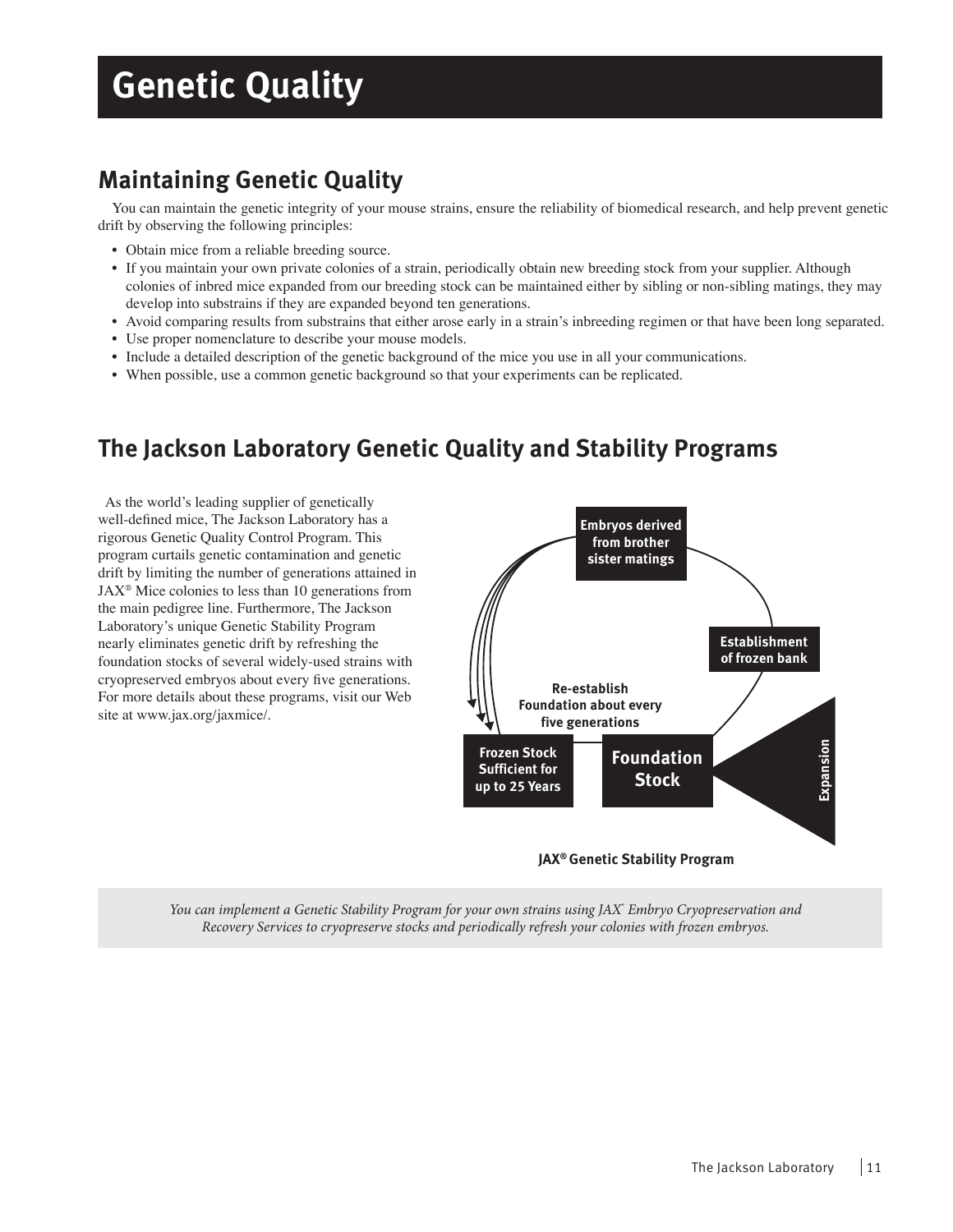# **Costs of Maintaining Mouse Colonies**

Although it may seem easier to maintain mouse strains "on the shelf," the costs of doing so should be considered. Following are several hypothetical scenarios to help you the determine cost of maintaining a certain size mouse colony for a known amount of time. (Cost estimates are for a typical academic institution and are based on our experience working with customers and breeding mice. They may vary significantly among institutions.)

## **Scenario # 1**

**Need.** 20 mice/week for a year (1040 mice); will require having at least 30 breeding females on hand throughout the year

**Cost/mouse cage.** ~ \$530/year (includes cost of technician, cage washing, bedding, feed, other supplies, but not the cost of genotyping)

**Total cost.** 30 cages x \$530/cage = \$15,900/year = \$15.29/mouse

## **Scenario # 2**

**Need.** 40 mice every two weeks for a year (1040 mice); will require having at least 115 breeding females on hand through out the year

**Cost/mouse cage.** ~ \$530/year (includes cost of caretaker labor, cage washing, bedding, feed, other supplies, but not the cost of genotyping)

**Total cost.** 115 x \$530/cage = \$60,950/year = \$58.61/mouse

## **Reducing Costs**

The key to reducing the cost of maintaining a mouse colony is to maximize use of every mouse in your colony. When possible, observe the following:

- Use both sexes of mice.
- Use all ages of your mice.
- Use mice weekly or use an age range, such as 4- to 8-week old mice, monthly.
- Replace aging breeders according to a strict schedule.
- Replace non-productive breeders as soon as possible.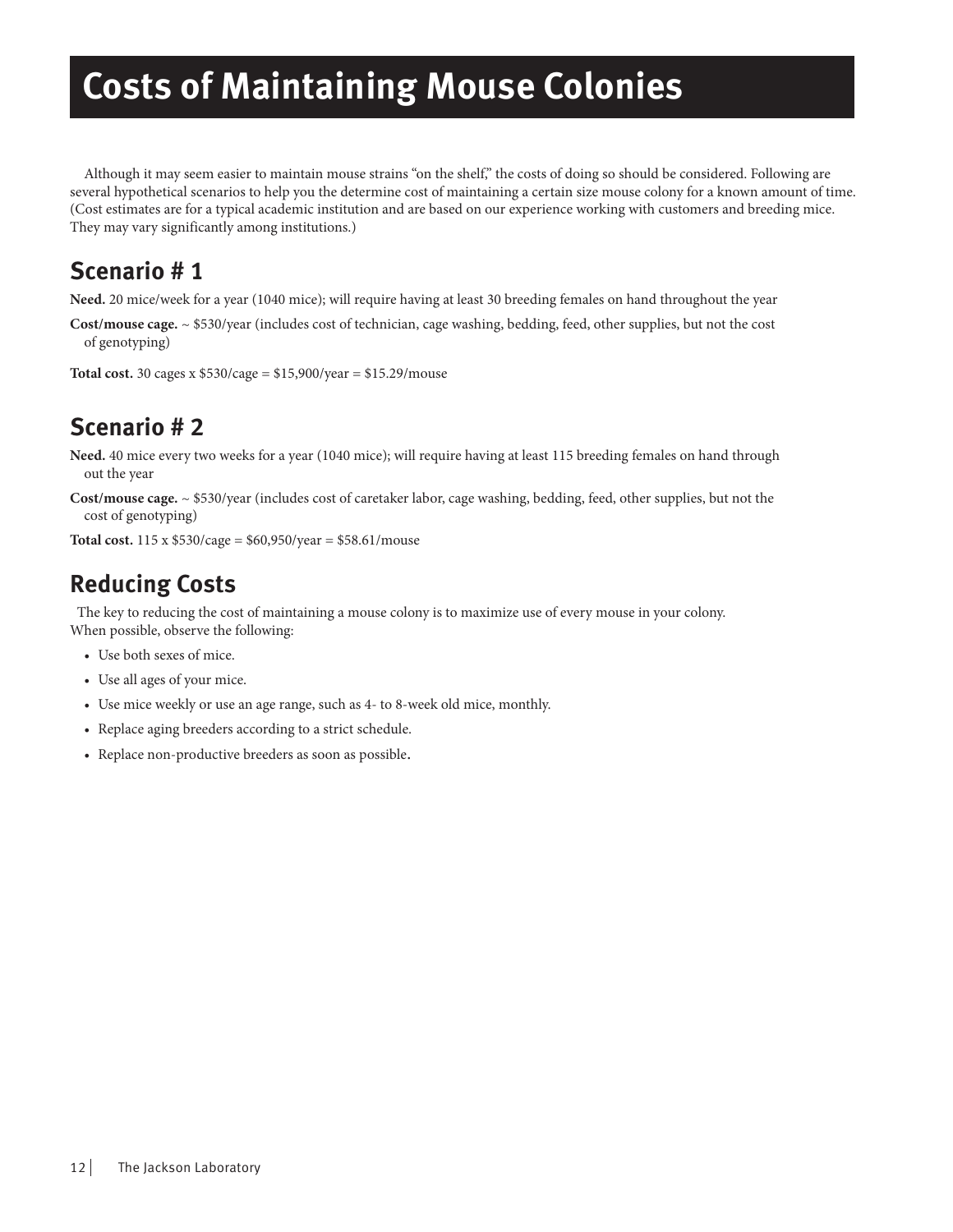# **Sizing Mouse Colonies**

To properly size a research mouse colony, many factors must be considered, including the following:

- Number of mice needed, utility of each sex, needs for specific genotypes and age-matched mice
- Number of strains needed (for example, a cre-lox experiment may require three breeding colonies)
- Preferred breeding scheme
- Strain productivity, genotypes and phenotypes affecting productivity, and number of unproductive matings
- Female's reproductive life span, average number and frequency of litters
- Average number of pups per litter, average sex ratio per litter, and percent survival to weaning and adulthood
- Breeder replacement schedules
- Cage requirements, mouse room space, pair or trio breeding schemes, and allowable mouse density per cage (ACUC regulations)

Above all, colonies must be continually monitored for any changes that could affect strain productivity, general behavior, litter size, pup survival, genotype frequency, phenotype, and other strain characteristics.

The example on the following page incorporates these considerations into a straightforward step-by step algorithm. Depending on the circumstances, alternate values may be used for each step. In some situations, such as when maintaining colonies with sublethal genes or genes with variable penetrance, the algorithm may need to be modified. Additional examples are presented in the appendix.



Mouse sperm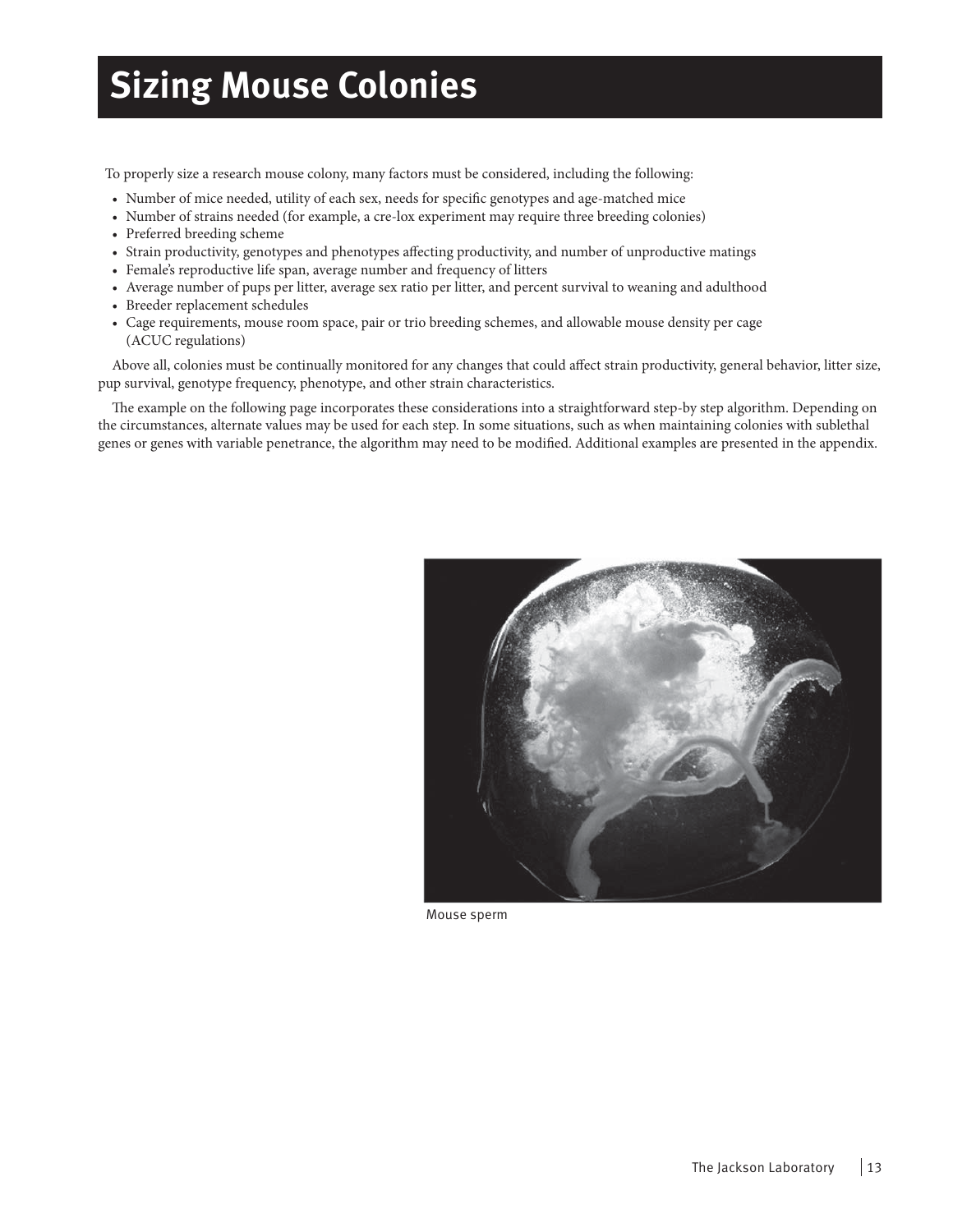# **Sizing Mouse Colonies**

### **Example:**

#### **Strain characteristics**

| How many breeding females are needed to     | Breeding scheme            | Homozygotes x homozygote              |
|---------------------------------------------|----------------------------|---------------------------------------|
| produce 10 female & 10 male homozygotes per | Breeding lifespan          | 32 weeks                              |
| week using a homozygous female x homozygous | Number of Litters Produced | 4 litters                             |
| male breeding scheme?                       | Litter frequency           | 1 litter/8 weeks (4 litters/32 weeks) |
|                                             | Litter size                | 6 pups (3 females, 3 males)           |
|                                             | <b>Offspring Genotypes</b> | Homozygotes only                      |
|                                             | Percent Useful Offspring   | 100%                                  |

### *Number of experimental mice needed*

**How many breeding females are needed to produce 10 female & 10 male homozygotes per** 

| 1.                  | Number of mice needed                                                                                | 20             |
|---------------------|------------------------------------------------------------------------------------------------------|----------------|
| 2.                  | Age requirements                                                                                     |                |
|                     | If must be same age, enter 1                                                                         |                |
|                     | If can have a 2-week age range (e.g., 5-6 weeks old), enter 2                                        |                |
|                     | If can have a 4-week age range (e.g., 5-8 weeks old), enter 4                                        | 1              |
| 3.                  | Frequency with which mice are needed                                                                 |                |
|                     | If weekly, enter 1                                                                                   |                |
|                     | If every other week, enter 2                                                                         |                |
|                     | If once a month, enter 4                                                                             | 1              |
| 4.                  | Divide Line 3 by Line 2 (round to nearest whole number)                                              | 1              |
| 5.                  | <b>Sexes needed</b>                                                                                  |                |
|                     | If both sexes needed, enter 1                                                                        |                |
|                     | If one sex needed, enter 2                                                                           | 1              |
| 6.                  | <b>Breeding scheme</b>                                                                               |                |
|                     | If homozygote x homozygote, enter 1                                                                  |                |
|                     | If heterozygote x homozygote, enter 2                                                                |                |
|                     | If heterozygote x heterozygote, enter 4                                                              | 1              |
| 7.                  | Some surplus (insurance) mice desired                                                                |                |
|                     | If no, enter 1                                                                                       |                |
|                     |                                                                                                      |                |
|                     | If yes, enter a "fudge factor" to ensure overproduction                                              |                |
|                     | (e.g., if 10% more mice are desired, enter 1.1)                                                      | 1.1            |
| 8.                  | Number of mice to be produced weekly                                                                 |                |
|                     | Multiply Lines $1 \times 4 \times 5 \times 6 \times 7$ (round to nearest whole number)               | 22             |
| Colony productivity |                                                                                                      |                |
| 9.                  | Average number of pups weaned per litter                                                             | 6              |
| 10.                 | Average number of litters produced per breeder female                                                | 4              |
| 11.                 | Average productive female's breeding lifespan (weeks)                                                | 32             |
| 12.                 | Calculate colony productivity                                                                        |                |
|                     | Divide Line 10 by Line 11, multiply by Line 9 (round to nearest hundredth)                           | 0.75           |
| 13.                 | Calculate number of breeding females needed                                                          |                |
|                     | Divide Line 8 by Line 12 (round to nearest whole number)                                             | 30             |
|                     | Number of breeding females needed to keep colony productive                                          |                |
| 14.                 | Calculate number of replacement breeders needed per week                                             |                |
|                     |                                                                                                      |                |
|                     | Divide Line 13 by Line 11 (round up to nearest whole number)                                         | 1              |
| 15.                 | Calculate the number of additional breeders needed to provide replacement breeders                   |                |
|                     | Divide Line 14 by Line 12 (round up to nearest whole number)                                         | $\overline{2}$ |
|                     | <b>Total number of breeders needed</b>                                                               |                |
| 16.                 | Add Line 13 and Line 15                                                                              | 32             |
|                     | Number of cages needed per week                                                                      |                |
| 17.                 | <b>Breeding cages</b>                                                                                |                |
|                     | For pair breeding (one breeding female per cage): - 32 cages needed                                  |                |
|                     | or trio breeding (two breeding females per cage): -16 cages needed                                   |                |
| 18.                 | <b>Weaning cages</b>                                                                                 |                |
|                     | ~11 females & ~11 males weaned per week will require ~ 6 cages (5 animals per cage separated by sex) |                |
|                     |                                                                                                      |                |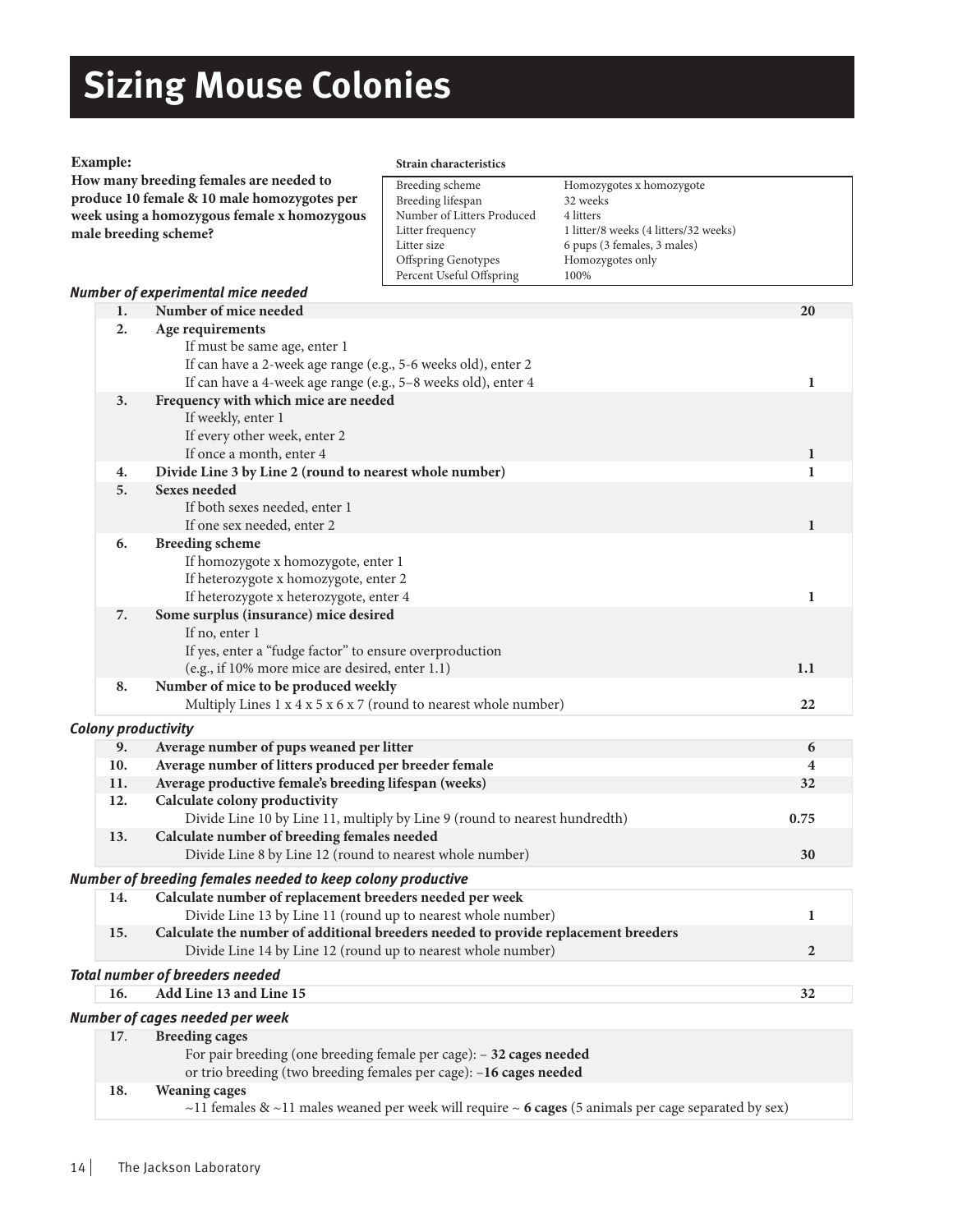# **JAX® Services for Mouse Colony Management**

### **JAX® Services for Breeding and Colony Management**

JAX® Services is a comprehensive, integrated set of mouse breeding and research services providing efficient and cost-effective solutions for mouse-based research projects. These services make The Jackson Laboratory's extensive expertise in mouse breeding, husbandry, and genetics research available to the biomedical research community. All JAX® Services are conducted according to the highest standards of animal health and genetic quality and are delivered to meet your schedule, your budget, and your research goals. Our colony management services are offered both in Bar Harbor, Maine, and Sacramento, California. For more information, please see the JAX® Services Web site at www.jax.org/jaxservices, call 1-800-422-MICE (6423), or e-mail jaxservices@jax.org.

### *JAX® Breeding Services*

Using investigator-supplied and/or JAX® Mice strains, we can produce F1, F2, and backcross progeny, congenics, coisogenics, and strains with multiple gene mutations. We can maintain or ship mice to you as needed. By combining our expertise in mouse genetics and colony management with robust in vitro fertilization (IVF) techniques, we can develop and implement even the most complex and challenging breeding schemes. Through the optimized use of mouse and box space, we can deliver cost-effective and dependable breeding projects scaled to meet your needs.

### *JAX® Dedicated Supply*

We apply our unparalleled expertise in mouse husbandry to offer you a dedicated supply of JAX® Mice strains that are either very challenging to maintain or, because of low demand, are generally not available in large numbers. We supply you with agreed-upon quantities of these mice when you need them.

### *JAX® Speed Expansion*

This service uses assisted reproductive techniques, such as IVF and ovarian transplantation, to expand breeding colonies much faster than can standard colony expansion techniques.

### *JAX® Rederivation*

For a variety of reasons, a mouse colony may become infected with a pathogen, spread the infection to other colonies, compromise the health of the infected mice, and impact your research results. This service can provide you with specific pathogen free (SPF) mice rederived by hysterectomy or embryo transfer.

### *JAX® Speed (Embryo) Cryopreservation & Recovery*

Using IVF, superovulation, and other innovations, we offer a quick, cost-effective, and reliable colony management solution for cryopreserving and rapidly recovering strains on C57BL/6, FVB/N, DBA/2, BALB/cBy, or NOD/ShiLt backgrounds. Systematic checks throughout the processes ensure successful recovery.

### *JAX® Custom (Embryo) Cryopreservation & Recovery*

We can cryopreserve inbred, mutant, and genetically modified mice (whether they are homozygous, hemizygous, or heterozygous). Costs depend on factors such as strain background, fertility, and the number of mice provided to us.

### *JAX® Sperm Cryopreservation & Recovery*

This is the first truly reliable and cost-effective sperm cryopreservation and recovery service for knockout and transgenic mice. Previous sperm cryopreservation methods for these mice resulted in poor fertilization and uneconomical recovery. Our new techniques typically yield fertilization rates of over 50% and are suitable for transgenic and knockout strains maintained on C57BL/6, FVB, DBA, and C3H backgrounds, F1 hybrids of these strains, and B6;129 hybrids.

This service provides inexpensive insurance against catastrophic loss of mouse strains due to disease, fire, flood, or breeding accidents, facilitates rapid production of large numbers of age-matched mice, and permits efficient strain distribution to other investigators as frozen embryos or specific pathogen free (SPF) live mice. A minimum of 16 straws of sperm are cryopreserved for each strain and stored in liquid nitrogen at two sites for three years. Additional years of storage can be purchased. Throughout the cryopreservation process, stringent quality control checks are implemented, including sperm motility tests and an IVF fertilization test to two-cell embryos. Optional recovery of live born mice (for verification of recoverability) is strongly recommended.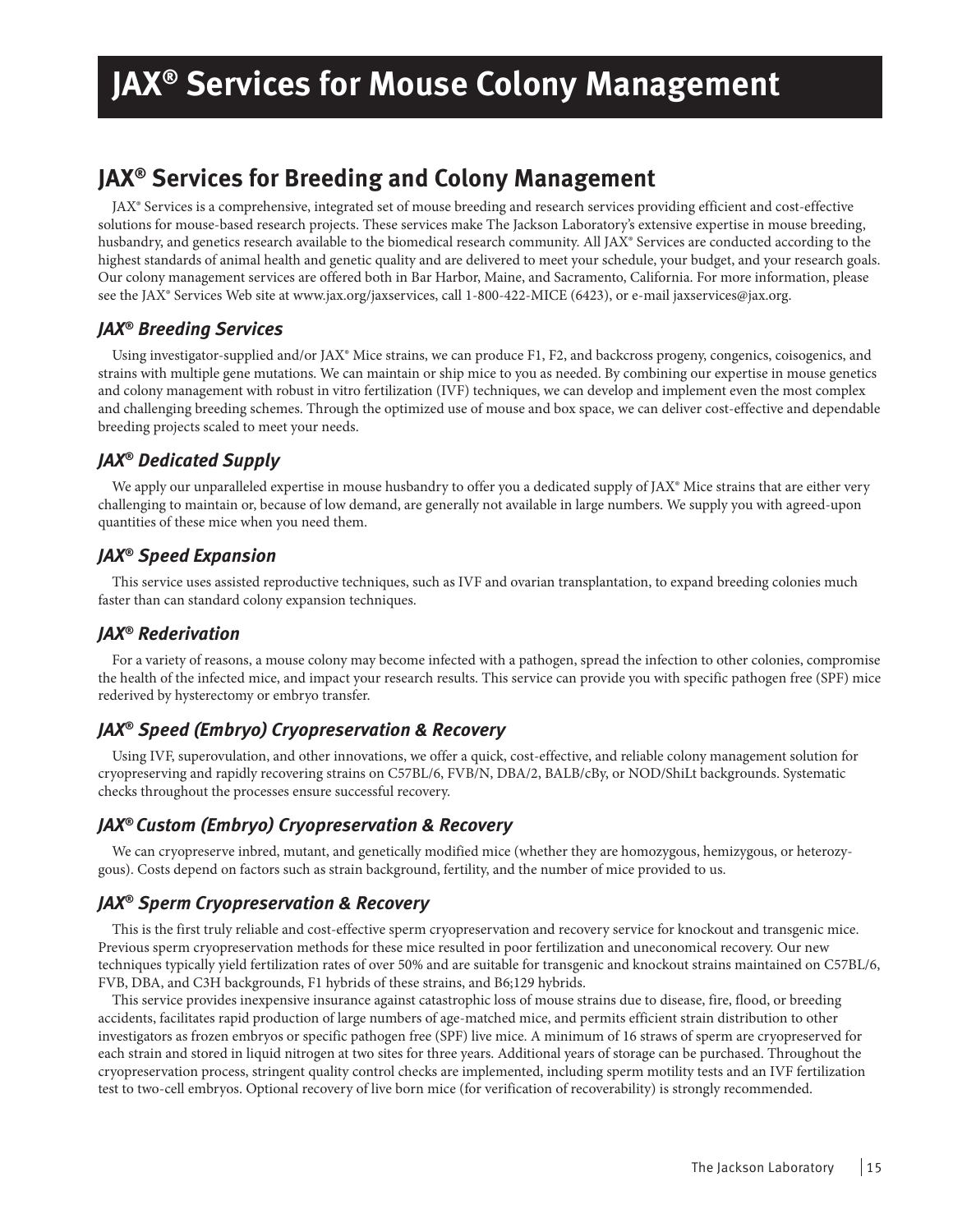# **JAX® Resources for Mouse Colony Management**

## **JAX® Colony Management System**

The Jackson Laboratory's Colony Management System (JAX®-CMS) is a multi-user relational database management system for managing animal colonies in a research environment. It was developed with support from the NIH and the Howard Hughes Medical Institute in response to increased demand from our staff for a system that would manage mouse colonies with an intuitive, easy-touse interface.

Since its initial release in 1998, JAX®-CMS has been widely used by The Jackson Laboratory and by several other institutions. It can perform the following tasks:

- Track animal status
- Track animal pedigrees
- Log genotypes
- Create mating records
- Create litter records
- Manage animal pens
- Track experimental data
- Print cage cards
- Create various reports
- Enter bulk data
- Perform advanced database queries

In its current form, version 2.8.1, JAX®-CMS runs as a Microsoft Access® application. It can be executed remotely from UNIX or Macintosh® environments using technologies such as Citrix Server. You may download this free and publicly available software from our Web site, www.jax.org/jcms. End user support is provided through our moderated listserv discussion group, which you can join when downloading the software.

## **Course: Colony Management, Principles and Practices**

This newly-expanded four-day workshop was designed and is taught by The Jackson Laboratory staff. It provides invaluable training for students, scientists, animal care technicians and other personnel who manage research and production mouse colonies.

Topics include the following:

- Basic principals of mammalian genetics
- Overview of JAX® Mice nomenclature and uses
- Breeding strategies
- Genetic quality control
- Importation and animal health
- Resources for genetically engineered mice
- Facility design
- Considerations in tracking and storage of colony data

For further information on this and other courses taught at The Jackson Laboratory, see the Courses and Conferences Web site, www.jax.org/courses.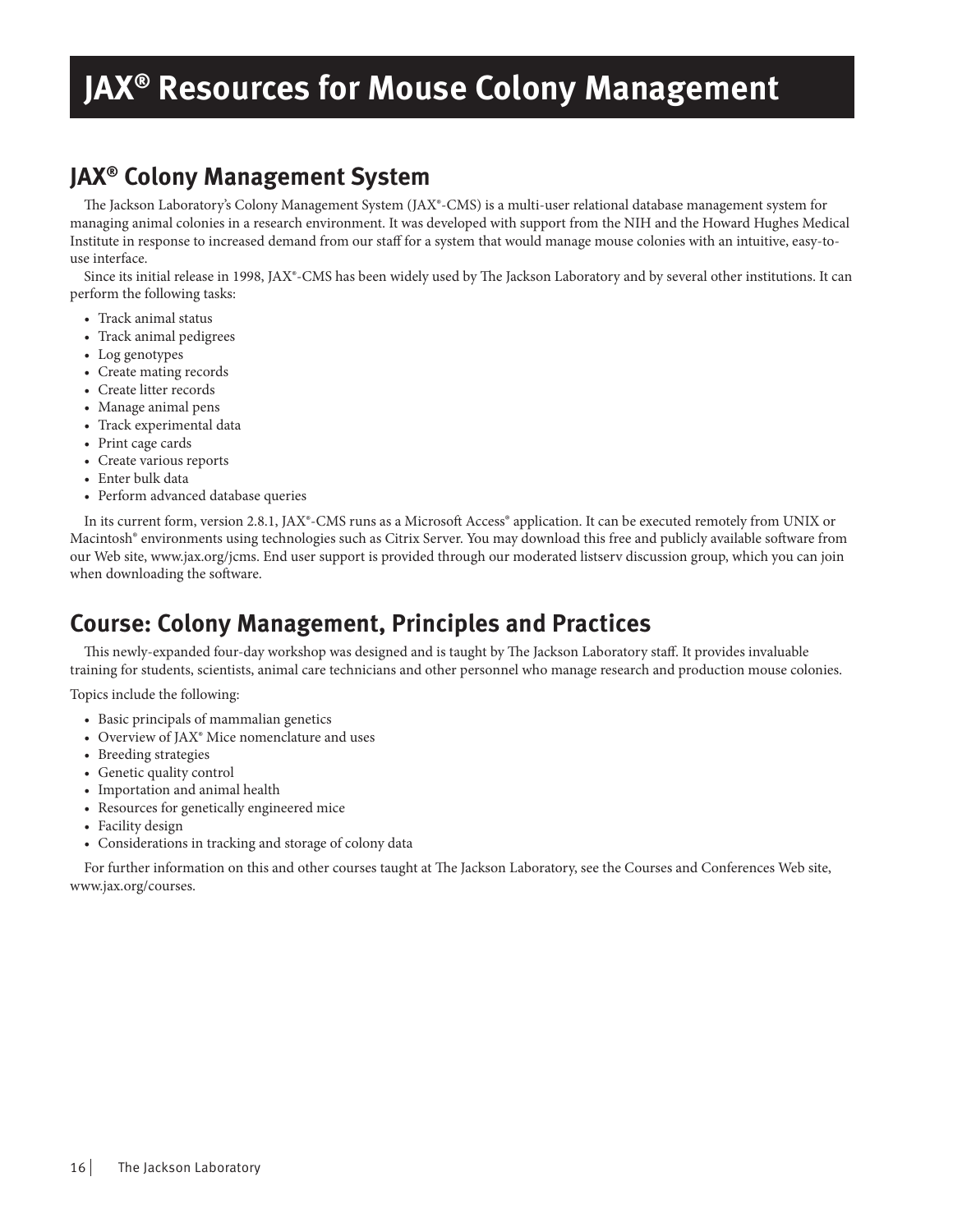# **JAX® Resources for Mouse Colony Management**

## **Jackson Laboratory Online Mouse Resources**

The following online resources, maintained at The Jackson Laboratory, contain a great deal of useful information for managing mouse colonies.

### *JAX® Mice Database*

The JAX® Mice database (www.jax.org/jaxmice) contains strain data sheets with detailed information for every strain of JAX® Mice.

### *Mouse Genome Informatics*

The Mouse Genome Informatics Web site (www.informatics.jax.org) contains an immense amount of information about mouse genetics. It also has links to the following databases:

- Mouse Genome Database
- Gene Expression Database
- Mouse Genome Sequence Project Database
- Tumor Biology Database
- Gene Ontology Project Database
- Festing's Inbred Strain Characteristics Database
- International Mouse Strain Registry Database

### *Mouse Phenome Database*

The Mouse Phenome Database (www.jax.org/phenome) is a repository for phenotypic and genotypic data on over 40 commonly used and genetically diverse inbred JAX® Mice strains. It is a platform for data analysis and *in silico* hypothesis testing, and enables investigators to choose optimal strains for their research, including physiological studies, drug and toxicology testing, and modeling disease processes.

## **Jackson Laboratory Technical Support**

You can obtain expert technical advice for any JAX® Mice strain by contacting our technical support team at micetech@jax.org or 1-800-422-6423.

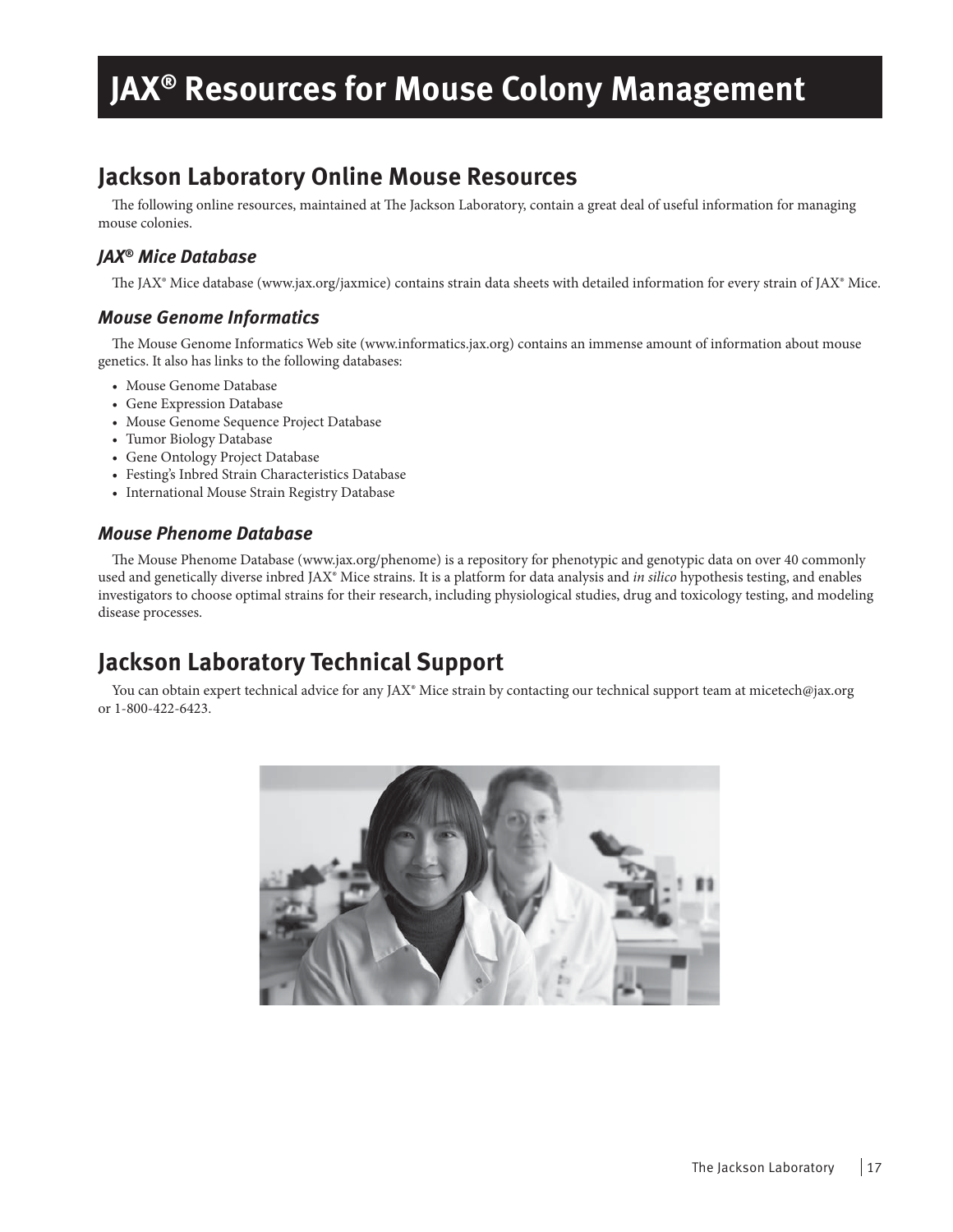# **Glossary**

**Allele:** An alternate form of a gene or locus.

**Backcross:** A cross between a strain that is heterozygous for the alleles from two parental strains and one of those parental strains.

**Coisogenic strain:** A strain that differs from an established inbred strain by a mutation at only one locus.

**Congenic strain:** A strain formed by backcrossing to an inbred parental strain for 10 or more generations while maintaining heterozygosity at a selected locus.

**Consomic (chromosome substitution strain):** A strain in which one chromosome has been replaced with the homologous chromosome from another strain.

F (filial generation): A generation in a sequence of matings. The first filial generation, symbolized as "F1," refers to the offspring of a cross between two different strains. When F1 siblings are crossed to each other, their offspring are considered to be members of the second filial generation or F2. Subsequent generations of brother-sister matings are numbered consecutively.

Genetic drift: The constant tendency of genes to evolve, even in the absence of selective forces. It is fueled by spontaneous mutations.

Genotype: The set of alleles at one or more loci. A genotype may be either homozygous (with two identical alleles), heterozygous (with two different alleles), or hemizygous (with only one allele).

**Heterozygous:** Possessing two distinguishable alleles at a particular locus.

**Hemizygous:** Possessing an unpaired allele at a particular locus.

**Homozygous:** Possessing two identical alleles at a particular locus.

**Inbred strain:** A strain that has been maintained by sibling (sister x brother) matings for 20 or more consecutive generations.

**Incross:** A cross between two strains that are heterozygous at all loci.

**Intercross:** A cross between two organisms that have the same heterozygous genotype at all loci.

**Locus:** any genomic site.

**N:** Describes the generation of backcrossing and the offspring that derive from it. For example, the "N2" generation describes off spring from the initial cross between an F1 hybrid and one of the parental strains. Each following backcross generation is numbered in sequence.

**Outcross:** A cross between genetically unrelated mice.

Phenotype: The physical manifestation of a genotype.

**Recombinant inbred strain:** A special type of inbred strain formed from an initial outcross between two well-characterized inbred strains followed by at least twenty generations of inbreeding.

**Rotation length:** Length of time before breeders are replaced (considered the optimum reproductive life span).

**Segregating inbred strain:** Segregating inbred strains are inbred stains in which a particular allele or mutation is maintained in the heterozygous state. They are maintained by inbreeding (usually brother x sister mating) with forced heterozygosity (selection for heterozygotes) at each generation for the locus of interest.

**Substrain**: A substrain has known or probable genetic differences from the parental inbred strain.

**Targeted mutant (Knockout, Knock-in. etc):** A mouse or strain with a gene whose function has been altered by introduction of a recombinant construct through homologous recombination.

**Transgene:** A fragment of foreign DNA (DNA construct) that has been incorporated into the genome of a mouse.

**Transgenic:** A mouse with one or more transgenes.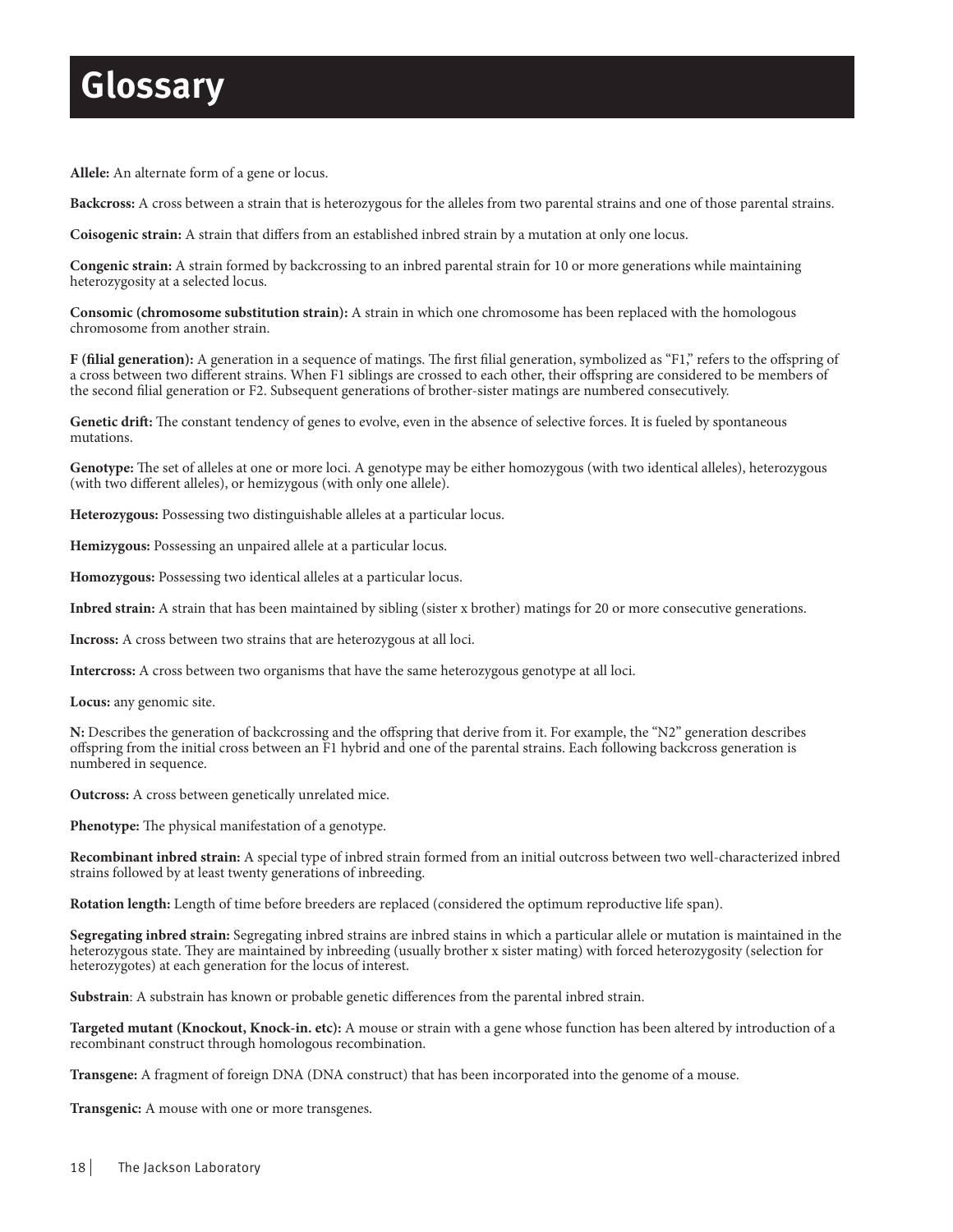# **Appendix**

### **Example A1:**

**How many breeding females are needed to produce 10 female & 10 male homozygotes per week using a heterozygous female x heterozygous male breeding scheme?**

### **Strain characteristics**

| Breeding scheme            | Heterozygotes x heterozygote                      |
|----------------------------|---------------------------------------------------|
| Breeding lifespan          | 32 weeks                                          |
| Number of Litters Produced | 4 litters                                         |
| Litter frequency           | 1 litter/8 weeks (4 litters/32 weeks)             |
| Litter size                | 6 pups (3 females, 3 males)                       |
| <b>Offspring Genotypes</b> | 25% Homozygotes, 50% Heterozygotes, 25% Wild-type |
| Percent Useful Offspring   | 25% Homozygotes                                   |

### *Number of experimental mice needed*

| 1.  | Number of mice needed                                                                                | 20           |  |
|-----|------------------------------------------------------------------------------------------------------|--------------|--|
| 2.  | Age requirements                                                                                     |              |  |
|     | If must be same age, enter 1                                                                         |              |  |
|     | If can have a 2-week age range (e.g., 5-6 weeks old), enter 2                                        |              |  |
|     | If can have a 4-week age range (e.g., 5-8 weeks old), enter 4                                        | 1            |  |
| 3.  | Frequency with which mice are needed                                                                 |              |  |
|     | If weekly, enter 1                                                                                   |              |  |
|     | If every other week, enter 2                                                                         |              |  |
|     | If once a month, enter 4                                                                             | $\mathbf{1}$ |  |
| 4.  | Divide Line 3 by Line 2 (round to nearest whole number)                                              | 1            |  |
| 5.  | <b>Sexes needed</b>                                                                                  |              |  |
|     | If both sexes needed, enter 1                                                                        |              |  |
|     | If one sex needed, enter 2                                                                           | ı            |  |
| 6.  | <b>Breeding scheme</b>                                                                               |              |  |
|     | If homozygote x homozygote, enter 1                                                                  |              |  |
|     | If heterozygote x homozygote, enter 2                                                                |              |  |
|     | If heterozygote x heterozygote, enter 4                                                              | 4            |  |
| 7.  | Some surplus (insurance) mice desired                                                                |              |  |
|     | If no, enter 1                                                                                       |              |  |
|     | If yes, enter a "fudge factor" to ensure overproduction                                              |              |  |
|     | (e.g., if 10% more mice are desired, enter 1.1)                                                      | 1.1          |  |
| 8.  | Number of mice to be produced weekly                                                                 |              |  |
|     | Multiply Lines $1 \times 4 \times 5 \times 6 \times 7$ (round to nearest whole number)               | 88           |  |
|     |                                                                                                      |              |  |
|     | Colony productivity                                                                                  |              |  |
| 9.  | Average number of pups weaned per litter                                                             | 6            |  |
| 10. | Average number of litters produced per breeder female                                                | 4            |  |
| 11. | Average productive female's breeding lifespan (weeks)                                                | 32           |  |
| 12. | Calculate colony productivity                                                                        |              |  |
|     | Divide Line 10 by Line 11, multiply by Line 9 (round to nearest hundredth)                           | 0.75         |  |
| 13. | Calculate number of breeding females needed                                                          |              |  |
|     | Divide Line 8 by Line 12 (round to nearest whole number)                                             | <b>118</b>   |  |
|     | Number of breeding females needed to keep colony productive                                          |              |  |
| 14. | Calculate number of replacement breeders needed per week                                             |              |  |
|     | Divide Line 13 by Line 11 (round up to nearest whole number)                                         | 4            |  |
| 15. | Calculate the number of additional breeders needed to provide replacement breeders                   |              |  |
|     | Divide Line 14 by Line 12 (round up to nearest whole number)                                         | 6            |  |
|     |                                                                                                      |              |  |
|     | <b>Total number of breeders needed</b><br>16. Add Line 13 and Line 15                                |              |  |
|     |                                                                                                      |              |  |
|     | Note: Approximately 44 heterozygous females and males per week not needed for                        |              |  |
|     | experiments but useful for breeding will be produced. Therefore, breeding colony size                |              |  |
|     | need not be adjusted/increased to produce replacement breeders.                                      | 124          |  |
|     | Number of cages needed per week                                                                      |              |  |
| 17. | <b>Breeding cages</b>                                                                                |              |  |
|     | For pair breeding (one breeding female per cage): - 118 cages needed                                 |              |  |
|     | or trio breeding (two breeding females per cage): -54 cages needed                                   |              |  |
| 18. | <b>Weaning cages</b>                                                                                 |              |  |
|     | ~11 females & ~11 males weaned per week will require ~ 6 cages (5 animals per cage separated by sex) |              |  |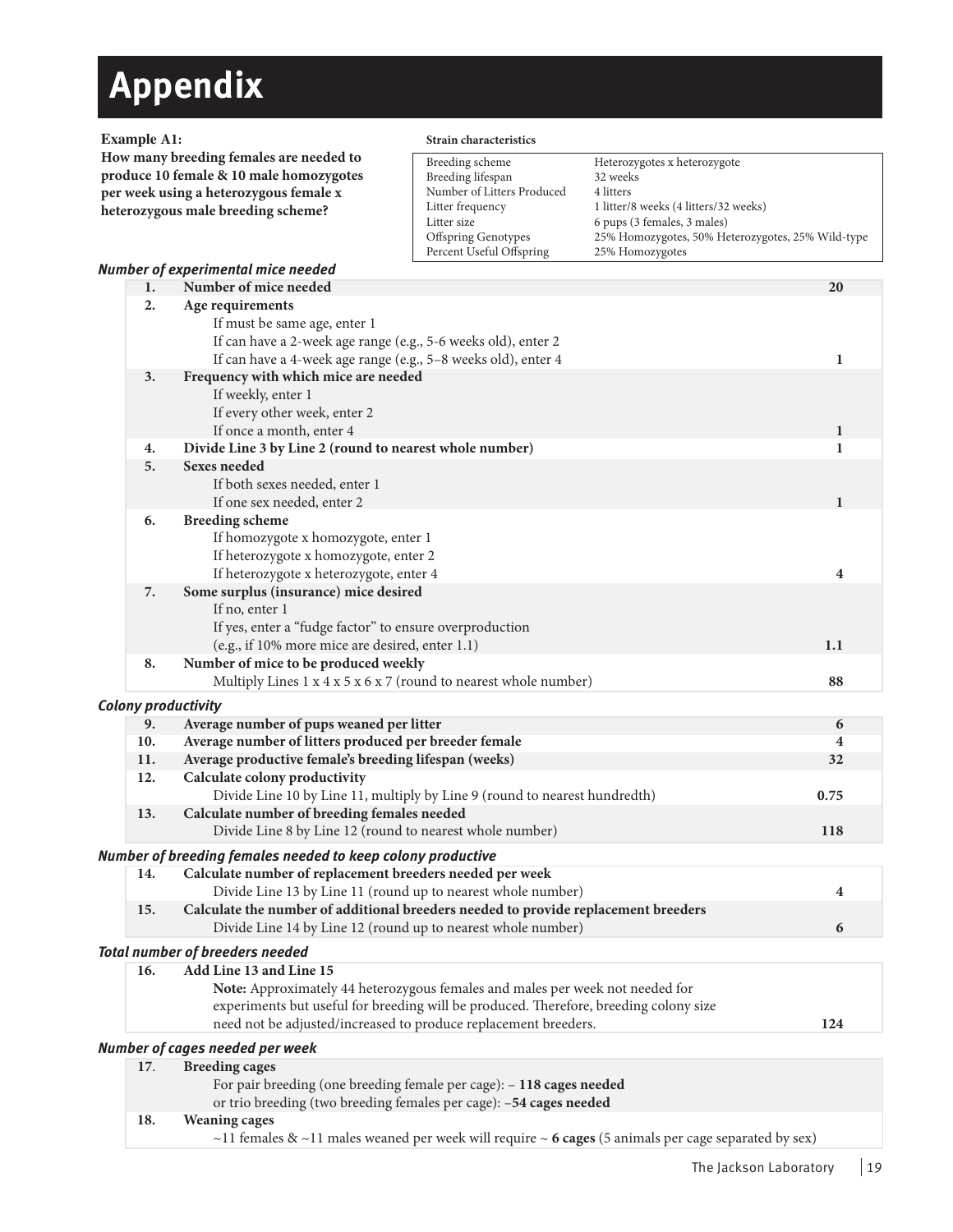| <b>Example A2:</b>      |                                                                                                                                                                                                 | Strain characteristics                                                                                                                                          |                                                                                                                                                                                                         |                |
|-------------------------|-------------------------------------------------------------------------------------------------------------------------------------------------------------------------------------------------|-----------------------------------------------------------------------------------------------------------------------------------------------------------------|---------------------------------------------------------------------------------------------------------------------------------------------------------------------------------------------------------|----------------|
| <b>Breeding Scheme?</b> | How Many Breeding Females are Needed to<br>Produce 20 Male Homozygotes per Week Using<br>a Heterozygous Female x Heterozygous Male                                                              | Breeding scheme<br>Breeding lifespan<br>Number of Litters Produced<br>Litter frequency<br>Litter size<br><b>Offspring Genotypes</b><br>Percent Useful Offspring | Heterozygotes x heterozygote<br>32 weeks<br>4 litters<br>1 litter/8 weeks (4 litters/32 weeks)<br>6 pups (3 females, 3 males)<br>25% Homozygotes, 50% Heterozygotes, 25% Wild-type<br>12.5% Homozygotes |                |
|                         | Number of experimental mice needed                                                                                                                                                              |                                                                                                                                                                 |                                                                                                                                                                                                         |                |
| 1.                      | Number of mice needed                                                                                                                                                                           |                                                                                                                                                                 |                                                                                                                                                                                                         | 20             |
| 2.                      | Age requirements<br>If must be same age, enter 1<br>If can have a 2-week age range (e.g., 5-6 weeks old), enter 2<br>If can have a 4-week age range (e.g., 5-8 weeks old), enter 4              |                                                                                                                                                                 |                                                                                                                                                                                                         | 1              |
| 3.                      | Frequency with which mice are needed<br>If weekly, enter 1<br>If every other week, enter 2<br>If once a month, enter 4                                                                          |                                                                                                                                                                 |                                                                                                                                                                                                         | 1              |
| 4.                      | Divide Line 3 by Line 2 (round to nearest whole number)                                                                                                                                         |                                                                                                                                                                 |                                                                                                                                                                                                         | 1              |
| 5.                      | <b>Sexes needed</b><br>If both sexes needed, enter 1<br>If one sex needed, enter 2                                                                                                              |                                                                                                                                                                 |                                                                                                                                                                                                         | $\overline{2}$ |
| 6.                      | <b>Breeding scheme</b><br>If homozygote x homozygote, enter 1<br>If heterozygote x homozygote, enter 2<br>If heterozygote x heterozygote, enter 4                                               |                                                                                                                                                                 |                                                                                                                                                                                                         | 4              |
| 7.                      | Some surplus (insurance) mice desired<br>If no, enter 1<br>If yes, enter a "fudge factor" to ensure overproduction<br>(e.g., if 10% more mice are desired, enter 1.1)                           |                                                                                                                                                                 |                                                                                                                                                                                                         | 1.1            |
| 8.                      | Number of mice to be produced weekly<br>Multiply Lines $1 \times 4 \times 5 \times 6 \times 7$ (round to nearest whole number)                                                                  |                                                                                                                                                                 |                                                                                                                                                                                                         | 176            |
|                         | <b>Colony productivity</b>                                                                                                                                                                      |                                                                                                                                                                 |                                                                                                                                                                                                         |                |
| 9.                      | Average number of pups weaned per litter                                                                                                                                                        |                                                                                                                                                                 |                                                                                                                                                                                                         | 6              |
| 10.                     | Average number of litters produced per breeder female                                                                                                                                           |                                                                                                                                                                 |                                                                                                                                                                                                         | 4              |
| 11.                     | Average productive female's breeding lifespan (weeks)                                                                                                                                           |                                                                                                                                                                 |                                                                                                                                                                                                         | 32             |
| 12.                     | Calculate colony productivity<br>Divide Line 10 by Line 11, multiply by Line 9 (round to nearest hundredth)                                                                                     |                                                                                                                                                                 |                                                                                                                                                                                                         | 0.75           |
| 13.                     | Calculate number of breeding females needed<br>Divide Line 8 by Line 12 (round to nearest whole number)                                                                                         |                                                                                                                                                                 |                                                                                                                                                                                                         |                |
|                         | Number of breeding females needed to keep colony productive                                                                                                                                     |                                                                                                                                                                 |                                                                                                                                                                                                         | 235            |
| 14.                     | Calculate number of replacement breeders needed per week                                                                                                                                        |                                                                                                                                                                 |                                                                                                                                                                                                         |                |
|                         | Divide Line 13 by Line 11 (round up to nearest whole number)                                                                                                                                    |                                                                                                                                                                 |                                                                                                                                                                                                         | 4              |
| 15.                     | Calculate the number of additional breeders needed to provide replacement breeders<br>Divide Line 14 by Line 12 (round up to nearest whole number)                                              |                                                                                                                                                                 |                                                                                                                                                                                                         | 6              |
|                         | <b>Total number of breeders needed</b>                                                                                                                                                          |                                                                                                                                                                 |                                                                                                                                                                                                         |                |
| 16.                     | Add Line 13 and Line 15<br>Note: Approximately 88 heterozygous females and males per week not used for<br>experiments but useful for breeding will be produced. Therefore, breeding colony size |                                                                                                                                                                 |                                                                                                                                                                                                         |                |
|                         | need not be adjusted/increased to produce replacement breeders.                                                                                                                                 |                                                                                                                                                                 |                                                                                                                                                                                                         | 246            |
|                         | Number of cages needed per week                                                                                                                                                                 |                                                                                                                                                                 |                                                                                                                                                                                                         |                |
| 17.                     | <b>Breeding cages</b><br>For pair breeding (one breeding female per cage): - 235 cages needed<br>or trio breeding (two breeding females per cage): -118 cages needed                            |                                                                                                                                                                 |                                                                                                                                                                                                         |                |
| 18.                     | <b>Weaning cages</b>                                                                                                                                                                            |                                                                                                                                                                 | ~11 females & ~11 males weaned per week will require ~ 6 cages (5 animals per cage separated by sex)                                                                                                    |                |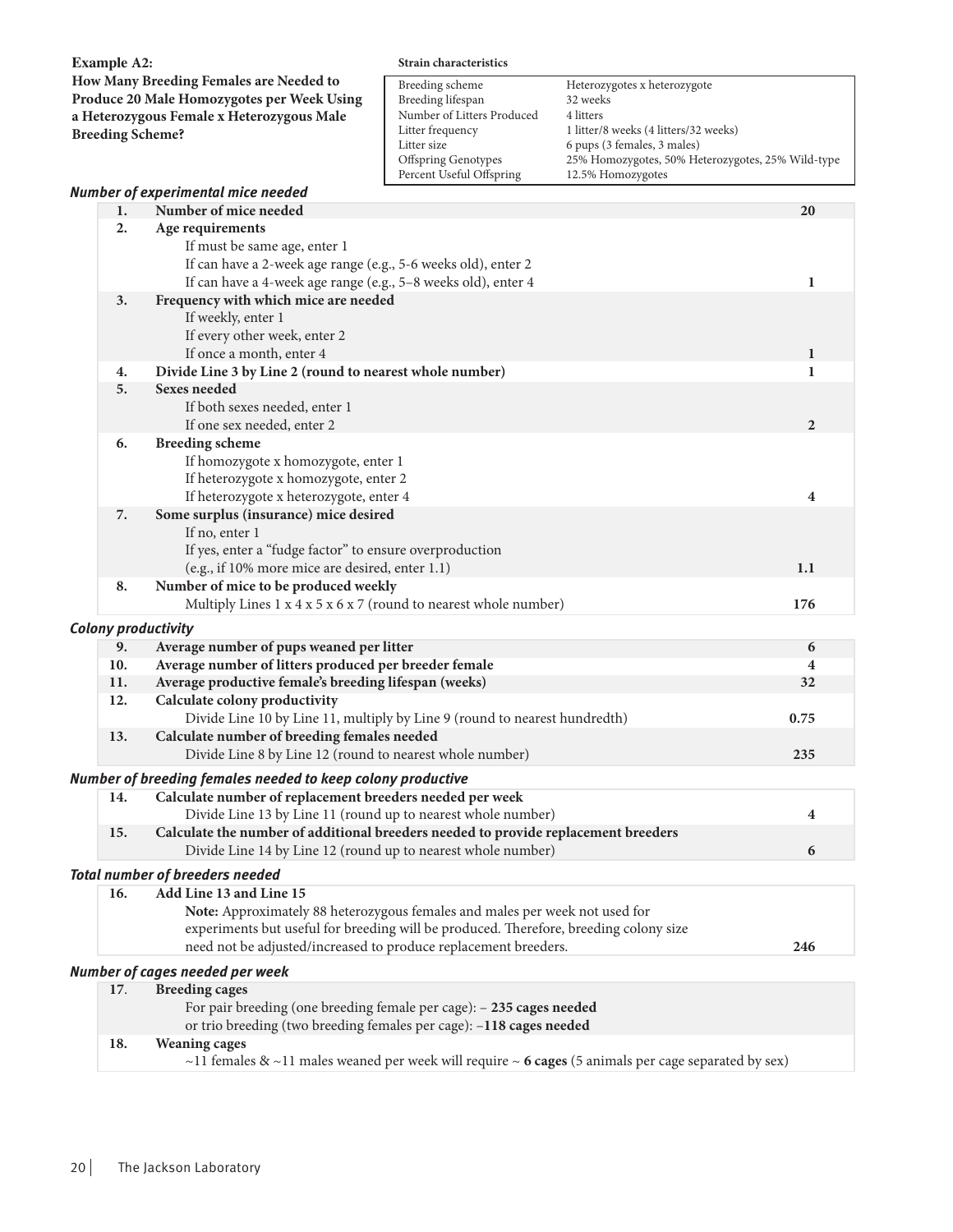**Example A3:**

**How Many Breeding Females are Needed to Produce 40 Female Homozygotes Every Two Weeks Using a Homozygous Female x Homozygous Male Breeding Scheme?**

#### **Strain characteristics**

| Breeding scheme            | Homozygotes x homozygote              |
|----------------------------|---------------------------------------|
| Breeding lifespan          | 32 weeks                              |
| Number of Litters Produced | 4 litters                             |
| Litter frequency           | 1 litter/8 weeks (4 litters/32 weeks) |
| Litter size                | 6 pups (3 females, 3 males)           |
| <b>Offspring Genotypes</b> | All homozygotes                       |
| Percent Useful Offspring   | 50% female homozygotes                |

### *Number of experimental mice needed* **1. Number of mice needed 40 2. Age requirements** If must be same age, enter 1 If can have a 2-week age range (e.g., 5-6 weeks old), enter 2 If can have a 4-week age range (e.g., 5–8 weeks old), enter 4 2 **3. Frequency with which mice are needed** If weekly, enter 1 If every other week, enter 2 If once a month, enter 4 **2 4. Divide Line 3 by Line 2 (round to nearest whole number) 1 5. Sexes needed** If both sexes needed, enter 1 If one sex needed, enter 2 **2 6. Breeding scheme** If homozygote x homozygote, enter 1 If heterozygote x homozygote, enter 2 If heterozygote x heterozygote, enter 4 **1 7. Some surplus (insurance) mice desired** If no, enter 1 If yes, enter a "fudge factor" to ensure overproduction (e.g., if 10% more mice are desired, enter 1.1) **1.1 8. Number of mice to be produced weekly**  Multiply Lines 1 x 4 x 5 x 6 x 7 (round to nearest whole number) **88** *Colony productivity* **9. Average number of pups weaned per litter 6 10. Average number of litters produced per breeder female 4 11. Average productive female's breeding lifespan (weeks) 32 12. Calculate colony productivity** Divide Line 10 by Line 11, multiply by Line 9 (round to nearest hundredth) **0.75 13. Calculate number of breeding females needed**  Divide Line 8 by Line 12 (round to nearest whole number) **118** *Number of breeding females needed to keep colony productive* **14. Calculate number of replacement breeders needed per week** Divide Line 13 by Line 11 (round up to nearest whole number) **4 15. Calculate the number of additional breeders needed to provide replacement breeders**  Divide Line 14 by Line 12 (round up to nearest whole number) **6** *Total number of breeders needed* **16. Add Line 13 and Line 15 124** *Number of cages needed per week* **17**. **Breeding cages** For pair breeding (one breeding female per cage): – **124 cages needed** or trio breeding (two breeding females per cage): –**16 cages needed**

#### **18. Weaning cages**

~11 females & ~11 males weaned per week will require ~ **6 cages** (5 animals per cage separated by sex)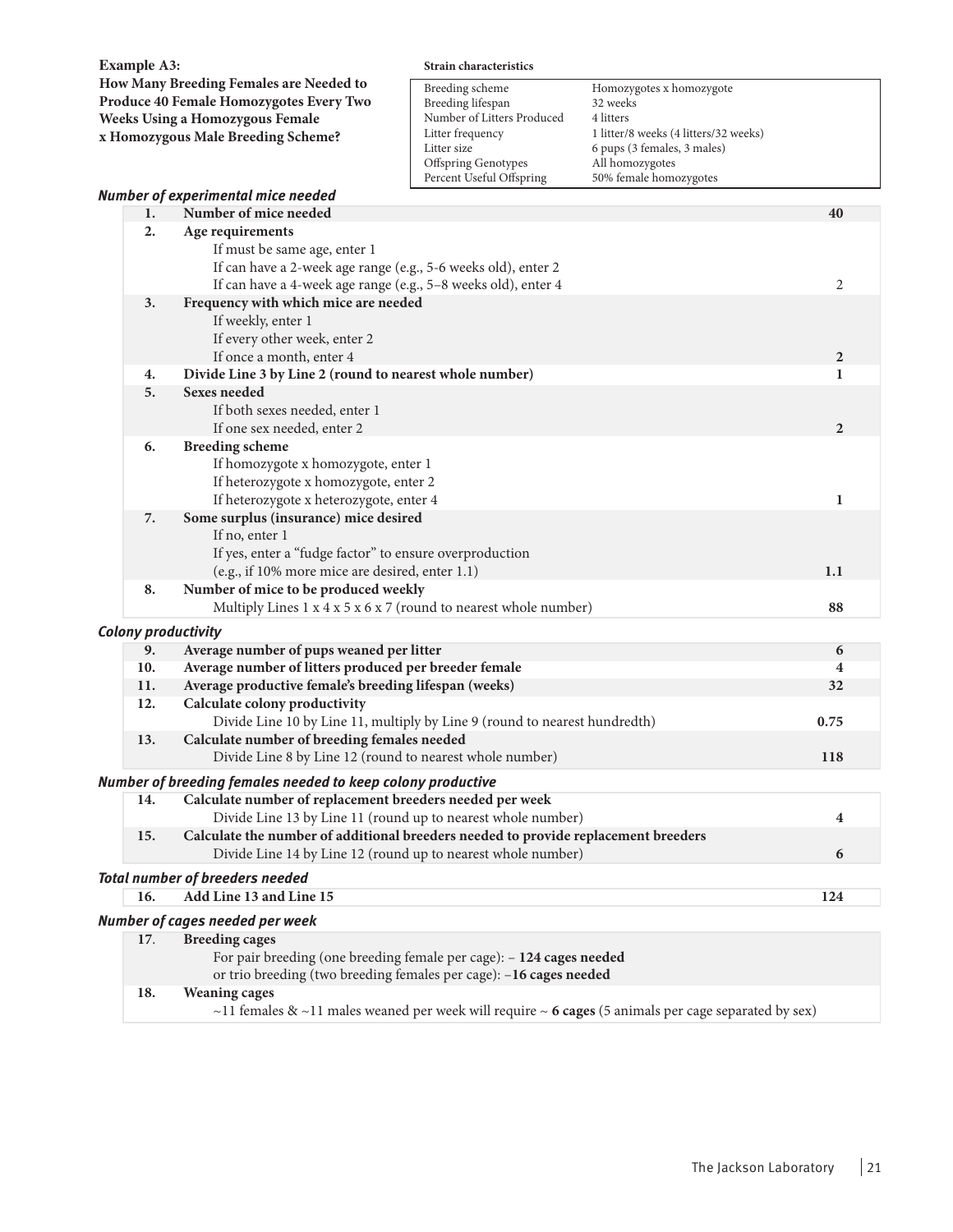|                                                                                                                                                                                                                      |    |                                                                                                                                                                                    | Strain characteristics                                                                                                                                          |                                                                                                                                                                                                                                                                       |    |
|----------------------------------------------------------------------------------------------------------------------------------------------------------------------------------------------------------------------|----|------------------------------------------------------------------------------------------------------------------------------------------------------------------------------------|-----------------------------------------------------------------------------------------------------------------------------------------------------------------|-----------------------------------------------------------------------------------------------------------------------------------------------------------------------------------------------------------------------------------------------------------------------|----|
| <b>Example A4:</b><br>How Many Breeding B6.129S2-Trp53tm1Tyj/J<br>Females are Needed to Produce 40 Female &<br>Male Homozygotes per Week Using<br>a Heterozygous Female x Homozygous Male<br><b>Breeding Scheme?</b> |    |                                                                                                                                                                                    | Breeding scheme<br>Breeding lifespan<br>Number of Litters Produced<br>Litter frequency<br>Litter size<br><b>Offspring Genotypes</b><br>Percent Useful Offspring | Mutant heterozygote x mutant homozygote<br>Strain Lifespan (B6.129S2-Trp53tm1Tyj/J) Mutant homozygotes: 3-6 months<br>12 weeks<br>2 litters<br>1 litter/6 weeks<br>6 pups (3 females, 3 males)<br>50% Heterozygotes; 50% Mutant homozygotes<br>50% Mutant homozygotes |    |
|                                                                                                                                                                                                                      |    | <b>Number of experimental mice needed</b>                                                                                                                                          |                                                                                                                                                                 |                                                                                                                                                                                                                                                                       |    |
|                                                                                                                                                                                                                      | 1. | Number of mice needed                                                                                                                                                              |                                                                                                                                                                 |                                                                                                                                                                                                                                                                       | 40 |
|                                                                                                                                                                                                                      | 2. | Age requirements<br>If must be same age, enter 1<br>If can have a 2-week age range (e.g., 5-6 weeks old), enter 2<br>If can have a 4-week age range (e.g., 5-8 weeks old), enter 4 |                                                                                                                                                                 |                                                                                                                                                                                                                                                                       |    |
|                                                                                                                                                                                                                      | 3. | Frequency with which mice are needed<br>If weekly, enter 1<br>If every other week, enter 2<br>If once a month, enter 4                                                             |                                                                                                                                                                 |                                                                                                                                                                                                                                                                       |    |
|                                                                                                                                                                                                                      | 4. | Divide Line 3 by Line 2 (round to nearest whole number)                                                                                                                            |                                                                                                                                                                 |                                                                                                                                                                                                                                                                       |    |
|                                                                                                                                                                                                                      | 5. | <b>Sexes needed</b><br>If both sexes needed, enter 1<br>If one sex needed, enter 2                                                                                                 |                                                                                                                                                                 |                                                                                                                                                                                                                                                                       |    |
|                                                                                                                                                                                                                      | 6. | <b>Breeding scheme</b><br>If homozygote x homozygote, enter 1<br>If heterozygote x homozygote, enter 2<br>If heterozygote x heterozygote, enter 4                                  |                                                                                                                                                                 |                                                                                                                                                                                                                                                                       | 2  |

|     | $\mathcal{L}$ and $\mathcal{L}$ is the state of the state of $\mathcal{L}$ . The state of $\mathcal{L}$ is the state of $\mathcal{L}$ |    |
|-----|---------------------------------------------------------------------------------------------------------------------------------------|----|
| 8.  | Number of mice to be produced weekly                                                                                                  |    |
|     | Multiply Lines $1 \times 4 \times 5 \times 6 \times 7$ (round to nearest whole number)                                                | 88 |
|     | <b>Colony productivity</b>                                                                                                            |    |
| 9.  | Average number of pups weaned per litter                                                                                              | 6  |
| 10. | Average number of litters produced per breeder female                                                                                 |    |
| 11. | Average productive female's breeding lifespan (weeks)                                                                                 | 12 |
| 12. | Calculate colony productivity                                                                                                         |    |
|     | Divide Line 10 by Line 11, multiply by Line 9 (round to nearest hundredth)                                                            |    |
| 13. | Calculate number of breeding females needed                                                                                           |    |
|     | Divide Line 8 by Line 12 (round to nearest whole number)                                                                              | 88 |
|     | Number of breeding females needed to keep colony productive                                                                           |    |
|     |                                                                                                                                       |    |

(e.g., if 10% more mice are desired, enter 1.1) **1.1**

| 14. | Calculate number of replacement breeders needed per week                           |  |
|-----|------------------------------------------------------------------------------------|--|
|     | Divide Line 13 by Line 11 (round up to nearest whole number)                       |  |
| 15. | Calculate the number of additional breeders needed to provide replacement breeders |  |
|     | Divide Line 14 by Line 12 (round up to nearest whole number)                       |  |

### *Total number of breeders needed*

| Add Line 13 and Line 15<br>16. |  |
|--------------------------------|--|
|--------------------------------|--|

**7. Some surplus (insurance) mice desired**

If yes, enter a "fudge factor" to ensure overproduction

If no, enter 1

 **Note:** Approximately 44 heterozygous females and males per week not used for experiments will be produced each week, enough females to serve as replacement breeders, but likely not enough homozygous males required for breeding, especially given the reduced lifespan and fertility of mutant homozygotes. Therefore, the increased number of breeders to ensure that the colony remains productive is warranted. **96**

### *Number of cages needed per week*

| 17. | <b>Breeding cages</b>                                                                                |  |
|-----|------------------------------------------------------------------------------------------------------|--|
|     | For pair breeding (one breeding female per cage): -32 cages needed                                   |  |
|     | or trio breeding (two breeding females per cage): -16 cages needed                                   |  |
| 18. | <b>Weaning cages</b>                                                                                 |  |
|     | ~11 females & ~11 males weaned per week will require ~ 6 cages (5 animals per cage separated by sex) |  |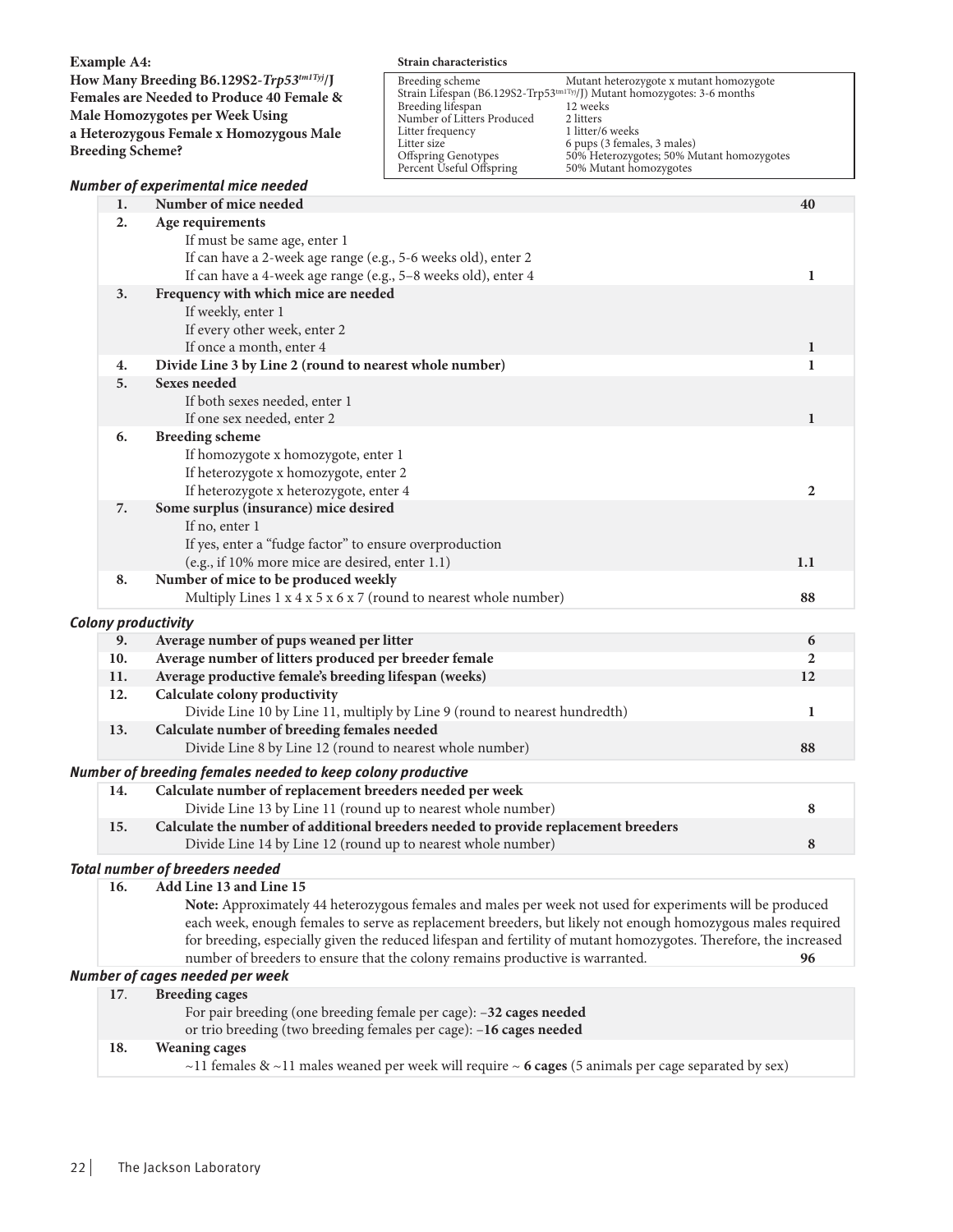**Example A5:**

**How Many Breeding Females are Needed to Produce 40 Male Homozygotes per Week Using a Heterozygous Female x Heterozygous Male Breeding Scheme With 15% Non-Productive Breeders?**

### **Strain characteristics**

| Breeding scheme                     | Heterozygote x heterozygote                       |
|-------------------------------------|---------------------------------------------------|
| Breeding lifespan                   | 32 weeks                                          |
| Number of Litters Produced          | 4 litters                                         |
| Litter frequency                    | 1 litter/8 weeks                                  |
| Percent Non-productive breeders 15% |                                                   |
| Litter size                         | 6 pups (3 females, 3 males)                       |
| Offspring Genotypes                 | 25% Homozygotes, 50% Heterozygotes, 25% Wild-type |
| Percent Useful Offspring            | 0.25 homozygotes x $0.50$ males x $.85$           |
|                                     | productive breeders $=$ $\sim$ .1                 |

|                                        |     | <b>Number of experimental mice needed</b>                                              |              |  |  |  |
|----------------------------------------|-----|----------------------------------------------------------------------------------------|--------------|--|--|--|
|                                        | 1.  | Number of mice needed                                                                  | 40           |  |  |  |
|                                        | 2.  | Age requirements                                                                       |              |  |  |  |
|                                        |     | If must be same age, enter 1                                                           |              |  |  |  |
|                                        |     | If can have a 2-week age range (e.g., 5-6 weeks old), enter 2                          |              |  |  |  |
|                                        |     | If can have a 4-week age range (e.g., 5-8 weeks old), enter 4                          | 1            |  |  |  |
|                                        | 3.  | Frequency with which mice are needed                                                   |              |  |  |  |
|                                        |     | If weekly, enter 1                                                                     |              |  |  |  |
|                                        |     | If every other week, enter 2                                                           |              |  |  |  |
|                                        |     | If once a month, enter 4                                                               | $\mathbf{1}$ |  |  |  |
|                                        | 4.  | Divide Line 3 by Line 2 (round to nearest whole number)                                | 1            |  |  |  |
|                                        | 5.  | <b>Sexes needed</b>                                                                    |              |  |  |  |
|                                        |     | If both sexes needed, enter 1                                                          |              |  |  |  |
|                                        |     | If one sex needed, enter 2                                                             | 1            |  |  |  |
|                                        | 6.  | <b>Breeding scheme</b>                                                                 |              |  |  |  |
|                                        |     | If homozygote x homozygote, enter 1                                                    |              |  |  |  |
|                                        |     | If heterozygote x homozygote, enter 2                                                  |              |  |  |  |
|                                        |     | If heterozygote x heterozygote, enter 4                                                | 4            |  |  |  |
|                                        | 7.  | Some surplus (insurance) mice desired                                                  |              |  |  |  |
|                                        |     | If no, enter 1                                                                         |              |  |  |  |
|                                        |     | If yes, enter a "fudge factor" to ensure overproduction                                |              |  |  |  |
|                                        |     | (e.g., if 10% more mice are desired, enter 1.1)                                        | 1.1          |  |  |  |
|                                        | 8.  | Number of mice to be produced weekly                                                   |              |  |  |  |
|                                        |     | Multiply Lines $1 \times 4 \times 5 \times 6 \times 7$ (round to nearest whole number) | 352          |  |  |  |
|                                        |     | <b>Colony productivity</b>                                                             |              |  |  |  |
|                                        | 9.  | Average number of pups weaned per litter                                               | 6            |  |  |  |
|                                        | 10. | Average number of litters produced per breeder female                                  |              |  |  |  |
|                                        |     | Because 15% of the breeders are non-productive, multiply the litters per productive    |              |  |  |  |
|                                        |     | female by 0.85.                                                                        | 3.4          |  |  |  |
|                                        | 11. | Average productive female's breeding lifespan (weeks)                                  | 32           |  |  |  |
|                                        | 12. | Calculate colony productivity                                                          |              |  |  |  |
|                                        |     | Divide Line 10 by Line 11, multiply by Line 9 (round to nearest hundredth)             | 0.64         |  |  |  |
|                                        | 13. | Calculate number of breeding females needed                                            |              |  |  |  |
|                                        |     | Divide Line 8 by Line 12 (round to nearest whole number)                               | 550          |  |  |  |
|                                        |     | Number of breeding females needed to keep colony productive                            |              |  |  |  |
|                                        | 14. | Calculate number of replacement breeders needed per week                               |              |  |  |  |
|                                        |     | Divide Line 13 by Line 11 (round up to nearest whole number)                           | 18           |  |  |  |
|                                        | 15. | Calculate the number of additional breeders needed to provide replacement breeders     |              |  |  |  |
|                                        |     | Divide Line 14 by Line 12 (round up to nearest whole number)                           | 28           |  |  |  |
| <b>Total number of breeders needed</b> |     |                                                                                        |              |  |  |  |
|                                        | 16. | Add Line 13 and Line 15                                                                |              |  |  |  |
|                                        |     | Note: Approximately 176 heterozygous females and males per week not used for           |              |  |  |  |
|                                        |     | experiments but useful for breeding will be produced. Therefore, breeding colony size  |              |  |  |  |
|                                        |     | need not be adjusted/increased to produce replacement breeders.                        | 578          |  |  |  |
|                                        |     | Number of cages needed per week                                                        |              |  |  |  |
|                                        | 17. | <b>Breeding cages</b>                                                                  |              |  |  |  |
|                                        |     | For pair breeding (one breeding female per cage): - 32 cages needed                    |              |  |  |  |
|                                        |     | or trio breeding (two breeding females per cage): -16 cages needed                     |              |  |  |  |

### **18. Weaning cages**

~11 females & ~11 males weaned per week will require ~ **6 cages** (5 animals per cage separated by sex)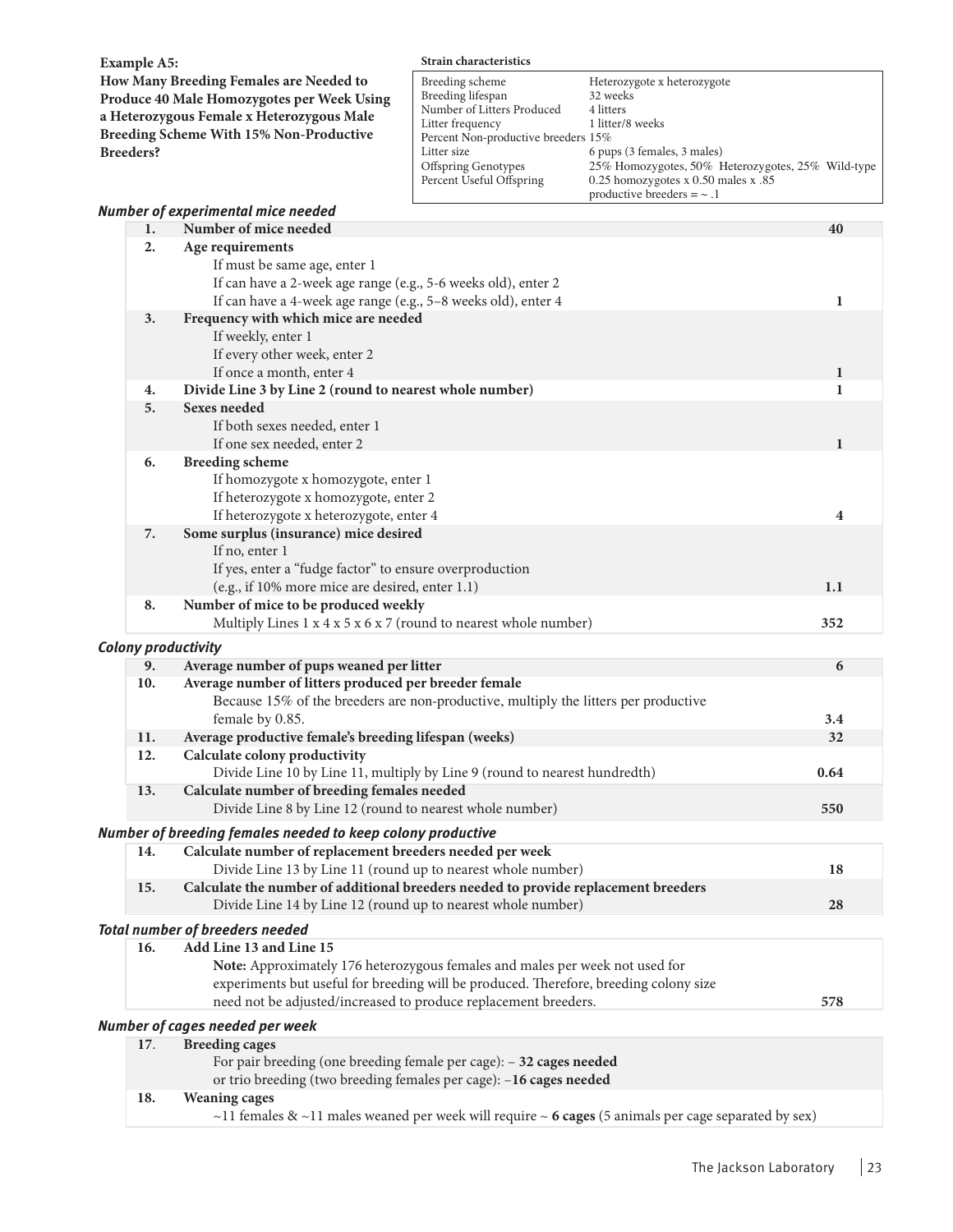| <b>Example A6:</b><br>How Long Will It Take To Expand An Initial<br><b>Stock of Five Homozygous Breeders to a Colony</b><br>Producing 20 Female Homozygotes Per Week? |                            |                                                                                                                     | Strain characteristics                                                                                                                                                                                                                           |                                                                                                                                                                                                                                              |                |  |  |  |
|-----------------------------------------------------------------------------------------------------------------------------------------------------------------------|----------------------------|---------------------------------------------------------------------------------------------------------------------|--------------------------------------------------------------------------------------------------------------------------------------------------------------------------------------------------------------------------------------------------|----------------------------------------------------------------------------------------------------------------------------------------------------------------------------------------------------------------------------------------------|----------------|--|--|--|
|                                                                                                                                                                       |                            |                                                                                                                     | Breeding stock<br>Breeding scheme<br>Breeding lifespan<br>Number of Litters Produced<br>Litter frequency<br>Percent Non-productive breeders 15%<br>Litter size<br>Genotypes of offspring<br>Percent useful offspring<br>Time between generations | 5 females<br>Homozygote x homozygote<br>32 weeks<br>4 litters<br>1 litter/8 weeks<br>6 pups (3 females, 3 males)<br>100% homozygotes<br>$0.5 \times .85 = .42$<br>12 weeks (8 weeks to sexual maturity;<br>4 weeks for mating and pregnancy) |                |  |  |  |
|                                                                                                                                                                       |                            | Number of experimental mice needed                                                                                  |                                                                                                                                                                                                                                                  |                                                                                                                                                                                                                                              |                |  |  |  |
|                                                                                                                                                                       | 1.                         | Number of mice needed                                                                                               |                                                                                                                                                                                                                                                  |                                                                                                                                                                                                                                              | 20             |  |  |  |
|                                                                                                                                                                       | 2.                         | Age requirements                                                                                                    |                                                                                                                                                                                                                                                  |                                                                                                                                                                                                                                              |                |  |  |  |
|                                                                                                                                                                       |                            | If must be same age, enter 1                                                                                        |                                                                                                                                                                                                                                                  |                                                                                                                                                                                                                                              |                |  |  |  |
|                                                                                                                                                                       |                            | If can have a 2-week age range (e.g., 5-6 weeks old), enter 2                                                       |                                                                                                                                                                                                                                                  |                                                                                                                                                                                                                                              |                |  |  |  |
|                                                                                                                                                                       |                            | If can have a 4-week age range (e.g., 5-8 weeks old), enter 4                                                       |                                                                                                                                                                                                                                                  |                                                                                                                                                                                                                                              | 1              |  |  |  |
|                                                                                                                                                                       | 3.                         | Frequency with which mice are needed                                                                                |                                                                                                                                                                                                                                                  |                                                                                                                                                                                                                                              |                |  |  |  |
|                                                                                                                                                                       |                            | If weekly, enter 1                                                                                                  |                                                                                                                                                                                                                                                  |                                                                                                                                                                                                                                              |                |  |  |  |
|                                                                                                                                                                       |                            | If every other week, enter 2                                                                                        |                                                                                                                                                                                                                                                  |                                                                                                                                                                                                                                              |                |  |  |  |
|                                                                                                                                                                       |                            | If once a month, enter 4                                                                                            |                                                                                                                                                                                                                                                  |                                                                                                                                                                                                                                              | 1              |  |  |  |
|                                                                                                                                                                       | 4.                         | Divide Line 3 by Line 2 (round to nearest whole number)                                                             |                                                                                                                                                                                                                                                  |                                                                                                                                                                                                                                              | $\mathbf{2}$   |  |  |  |
|                                                                                                                                                                       | 5.                         | <b>Sexes needed</b>                                                                                                 |                                                                                                                                                                                                                                                  |                                                                                                                                                                                                                                              |                |  |  |  |
|                                                                                                                                                                       |                            | If both sexes needed, enter 1                                                                                       |                                                                                                                                                                                                                                                  |                                                                                                                                                                                                                                              |                |  |  |  |
|                                                                                                                                                                       |                            | If one sex needed, enter 2                                                                                          |                                                                                                                                                                                                                                                  |                                                                                                                                                                                                                                              | $\mathbf{1}$   |  |  |  |
|                                                                                                                                                                       | 6.                         | <b>Breeding scheme</b>                                                                                              |                                                                                                                                                                                                                                                  |                                                                                                                                                                                                                                              |                |  |  |  |
|                                                                                                                                                                       |                            | If homozygote x homozygote, enter 1                                                                                 |                                                                                                                                                                                                                                                  |                                                                                                                                                                                                                                              |                |  |  |  |
|                                                                                                                                                                       |                            | If heterozygote x homozygote, enter 2                                                                               |                                                                                                                                                                                                                                                  |                                                                                                                                                                                                                                              |                |  |  |  |
|                                                                                                                                                                       |                            | If heterozygote x heterozygote, enter 4                                                                             |                                                                                                                                                                                                                                                  |                                                                                                                                                                                                                                              | 1              |  |  |  |
|                                                                                                                                                                       | 7.                         | Some surplus (insurance) mice desired                                                                               |                                                                                                                                                                                                                                                  |                                                                                                                                                                                                                                              |                |  |  |  |
|                                                                                                                                                                       |                            | If no, enter 1                                                                                                      |                                                                                                                                                                                                                                                  |                                                                                                                                                                                                                                              |                |  |  |  |
|                                                                                                                                                                       |                            | If yes, enter a "fudge factor" to ensure overproduction                                                             |                                                                                                                                                                                                                                                  |                                                                                                                                                                                                                                              |                |  |  |  |
|                                                                                                                                                                       |                            | (e.g., if 10% more mice are desired, enter 1.1)                                                                     |                                                                                                                                                                                                                                                  |                                                                                                                                                                                                                                              | 1.1            |  |  |  |
|                                                                                                                                                                       | 8.                         | Number of mice to be produced weekly                                                                                |                                                                                                                                                                                                                                                  |                                                                                                                                                                                                                                              |                |  |  |  |
|                                                                                                                                                                       |                            | Multiply Lines 1 x 4 x 5 x 6 x 7 (round to nearest whole number)                                                    |                                                                                                                                                                                                                                                  |                                                                                                                                                                                                                                              | 44             |  |  |  |
|                                                                                                                                                                       | <b>Colony productivity</b> |                                                                                                                     |                                                                                                                                                                                                                                                  |                                                                                                                                                                                                                                              |                |  |  |  |
|                                                                                                                                                                       | 9.                         | Average number of pups weaned per litter                                                                            |                                                                                                                                                                                                                                                  |                                                                                                                                                                                                                                              | 6              |  |  |  |
|                                                                                                                                                                       | 10.                        | Average number of litters produced per breeder female                                                               |                                                                                                                                                                                                                                                  |                                                                                                                                                                                                                                              |                |  |  |  |
|                                                                                                                                                                       |                            | Because 15% of the breeders are non-productive, multiply the litters per productive                                 |                                                                                                                                                                                                                                                  |                                                                                                                                                                                                                                              |                |  |  |  |
|                                                                                                                                                                       |                            | female by 0.85.                                                                                                     |                                                                                                                                                                                                                                                  |                                                                                                                                                                                                                                              | 3.4            |  |  |  |
|                                                                                                                                                                       | 11.                        | Average productive female's breeding lifespan (weeks)                                                               |                                                                                                                                                                                                                                                  |                                                                                                                                                                                                                                              | 32             |  |  |  |
|                                                                                                                                                                       | 12.                        | Calculate colony productivity                                                                                       |                                                                                                                                                                                                                                                  |                                                                                                                                                                                                                                              |                |  |  |  |
|                                                                                                                                                                       |                            | Divide Line 10 by Line 11, multiply by Line 9 (round to nearest hundredth)                                          |                                                                                                                                                                                                                                                  |                                                                                                                                                                                                                                              | 0.64           |  |  |  |
|                                                                                                                                                                       | 13.                        | Calculate number of breeding females needed                                                                         |                                                                                                                                                                                                                                                  |                                                                                                                                                                                                                                              |                |  |  |  |
|                                                                                                                                                                       |                            | Divide Line 8 by Line 12 (round to nearest whole number)                                                            |                                                                                                                                                                                                                                                  |                                                                                                                                                                                                                                              | 73             |  |  |  |
|                                                                                                                                                                       |                            |                                                                                                                     |                                                                                                                                                                                                                                                  |                                                                                                                                                                                                                                              |                |  |  |  |
|                                                                                                                                                                       |                            | Number of breeding females needed to keep colony productive                                                         |                                                                                                                                                                                                                                                  |                                                                                                                                                                                                                                              |                |  |  |  |
|                                                                                                                                                                       | 14.                        | Calculate number of replacement breeders needed per week                                                            |                                                                                                                                                                                                                                                  |                                                                                                                                                                                                                                              |                |  |  |  |
|                                                                                                                                                                       |                            | Divide Line 13 by Line 11 (round up to nearest whole number)                                                        |                                                                                                                                                                                                                                                  |                                                                                                                                                                                                                                              | 3              |  |  |  |
|                                                                                                                                                                       | 15.                        | Calculate the number of additional breeders needed to provide replacement breeders                                  |                                                                                                                                                                                                                                                  |                                                                                                                                                                                                                                              |                |  |  |  |
|                                                                                                                                                                       |                            | Divide Line 14 by Line 12 (round up to nearest whole number)                                                        |                                                                                                                                                                                                                                                  |                                                                                                                                                                                                                                              | $\overline{4}$ |  |  |  |
| <b>Total number of breeders needed</b>                                                                                                                                |                            |                                                                                                                     |                                                                                                                                                                                                                                                  |                                                                                                                                                                                                                                              |                |  |  |  |
|                                                                                                                                                                       | 16.                        | Add Line 13 and Line 15                                                                                             |                                                                                                                                                                                                                                                  |                                                                                                                                                                                                                                              | 77             |  |  |  |
|                                                                                                                                                                       |                            | Time to generate a colony of 77 breeders from initial stock of 5 breeder (generation time is ~12 weeks)             |                                                                                                                                                                                                                                                  |                                                                                                                                                                                                                                              |                |  |  |  |
|                                                                                                                                                                       |                            | First 12 weeks: 5 breeding females X 3 females per litter X 0.85 (only 85% of the females are productive breeders)  |                                                                                                                                                                                                                                                  |                                                                                                                                                                                                                                              |                |  |  |  |
|                                                                                                                                                                       |                            | = 12 female breeders produced                                                                                       |                                                                                                                                                                                                                                                  |                                                                                                                                                                                                                                              |                |  |  |  |
|                                                                                                                                                                       |                            | Second 12 weeks: 17 breeding females (5 original plus 12 new breeding females) X 3 females per litter X 0.85        |                                                                                                                                                                                                                                                  |                                                                                                                                                                                                                                              |                |  |  |  |
|                                                                                                                                                                       |                            | $= 43$ females                                                                                                      |                                                                                                                                                                                                                                                  |                                                                                                                                                                                                                                              |                |  |  |  |
|                                                                                                                                                                       |                            | Third 12 weeks: 60 breeding females X 3 females per litter X $0.85 = 153$ females Therefore, it will take ~36 weeks |                                                                                                                                                                                                                                                  |                                                                                                                                                                                                                                              |                |  |  |  |
|                                                                                                                                                                       |                            |                                                                                                                     |                                                                                                                                                                                                                                                  |                                                                                                                                                                                                                                              |                |  |  |  |

(9months) to produce sufficient breeding females to consistently produce 20 females per week for experiments. Therefore, it will take  $\sim$ 36 weeks (9 months) to produce sufficient breeding females to consistently produce 20 females per week for experiments.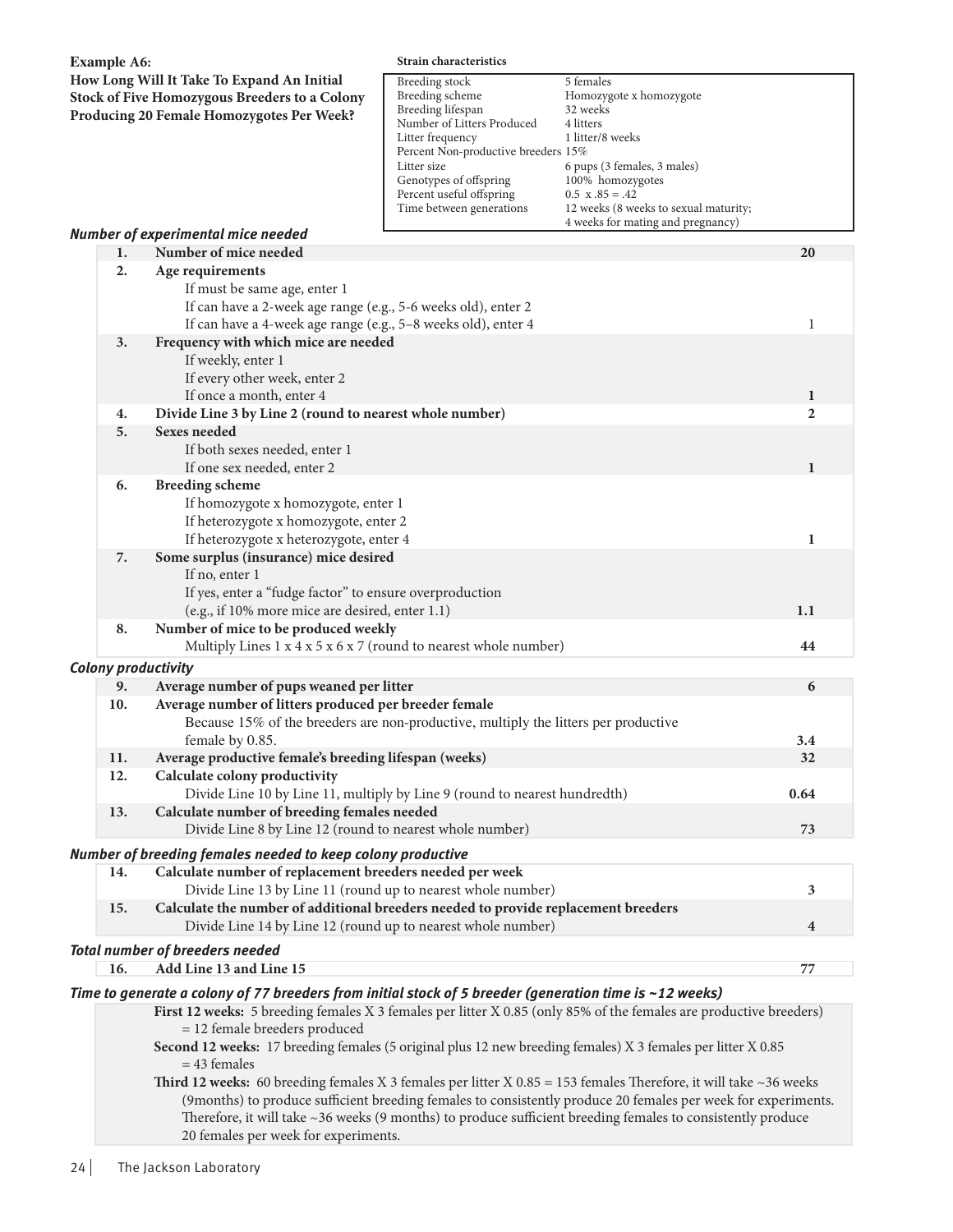# **Selected References**

- Chia R, Achilli F, Festing MF, Fisher EM. 2005. The origins and uses of mouse outbred stocks. *Nat Genet* 37:1181-6.
- Fox, RR, Witham, B. 1997. The Jackson Laboratory handbook on genetically standardized JAX® Mice. 5th ed. Maine: The Jackson Laboratory; 148 p.
- Lake JP, Haines D, Linder C, Davisson M. 1999. Dollars and sense: time and cost factors critical to establishing genetically engineered mouse colonies *Lab Animal* 28:24-33.
- Linder CC. 2003. Mouse nomenclature and maintenance of genetically engineered mice. *Comp Med* 53:119-25.
- National Research Council. 1996. Guide for the Care and Use of Laboratory Animals. National Academic Press. http://www.nap.edu/books/0309053773/html/
- Silver LM. 1995. Mouse genetics: concepts and applications. Oxford University Press. www.informatics.jax.org/silver/.
- Standel PR, Corrow DJ, 1988. How to estimate the size and growth of an inbred mouse colony. The Jackson Laboratory internal document.
- The Jackson Laboratory. Biology of the laboratory mouse. New York (NY): Dover; 1976.
- Utomo AR, Nikitin AY, Lee WH. 1999. Temporal, spatial, and cell type-specific control of Cre-mediated DNA recombination in transgenic mice. *Nat Biotechnol* 17:1091-6.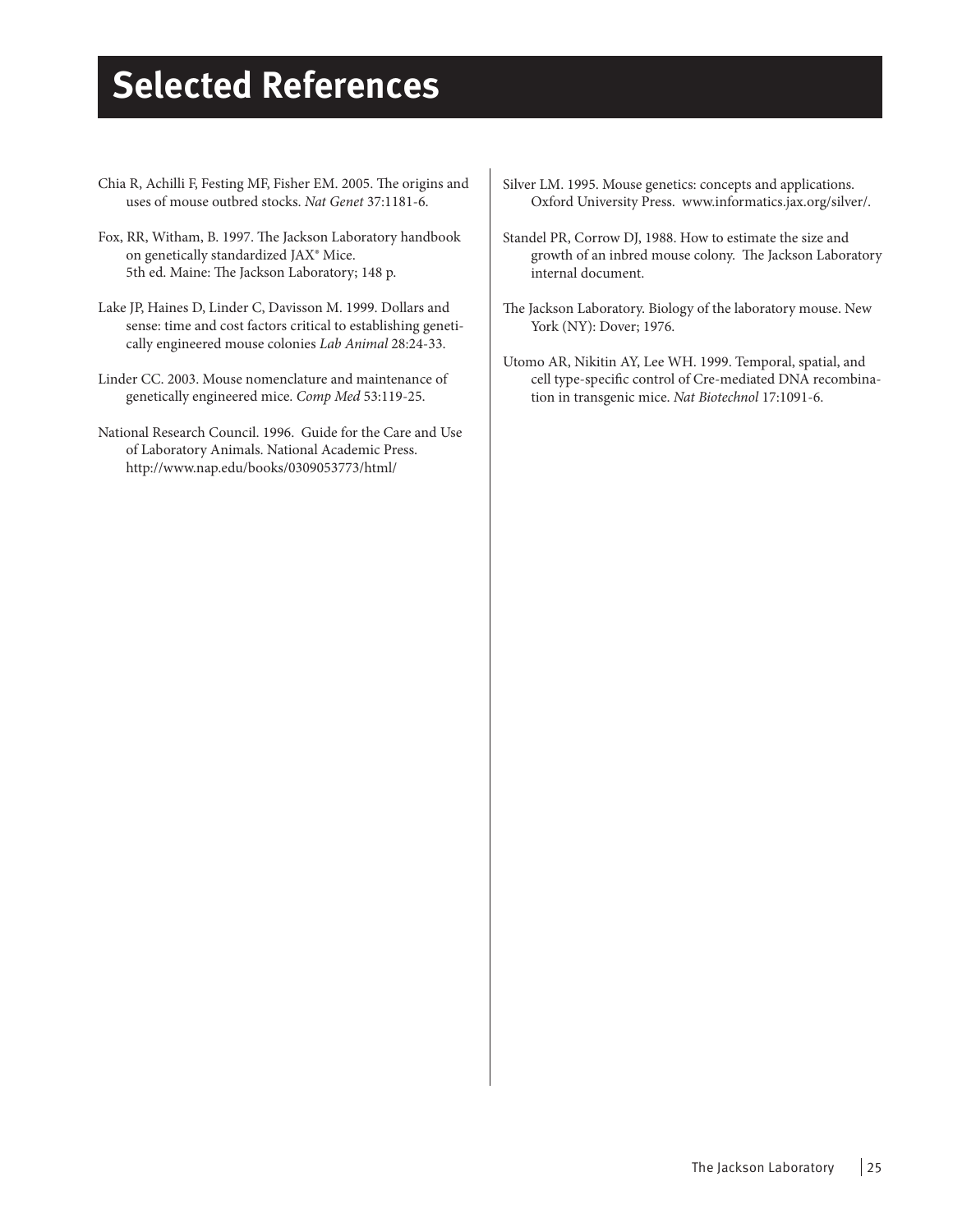## **Acknowledgements**

### **Senior Editor and Technical Writer: Ray Lambert MS**

Many people helped to compile, write, and lay out this manual. Special thanks to Karen Davis, Dorcas Corrow, B.S., Muriel Davisson, Ph.D., Michael Greene, B.S., M.B.A., Chip Leighton, M.B.A., Stephen Linnell, M.B.A., Cathy Lutz, Ph.D., Steve Rockwood, B.S., Julie Soukup, B.S., Marge Strobel, Ph.D., Rob Taft, Ph.D., Laura Trepanier, M.S., Barbara Witham, B.S., Jim Yeadon, Ph.D.